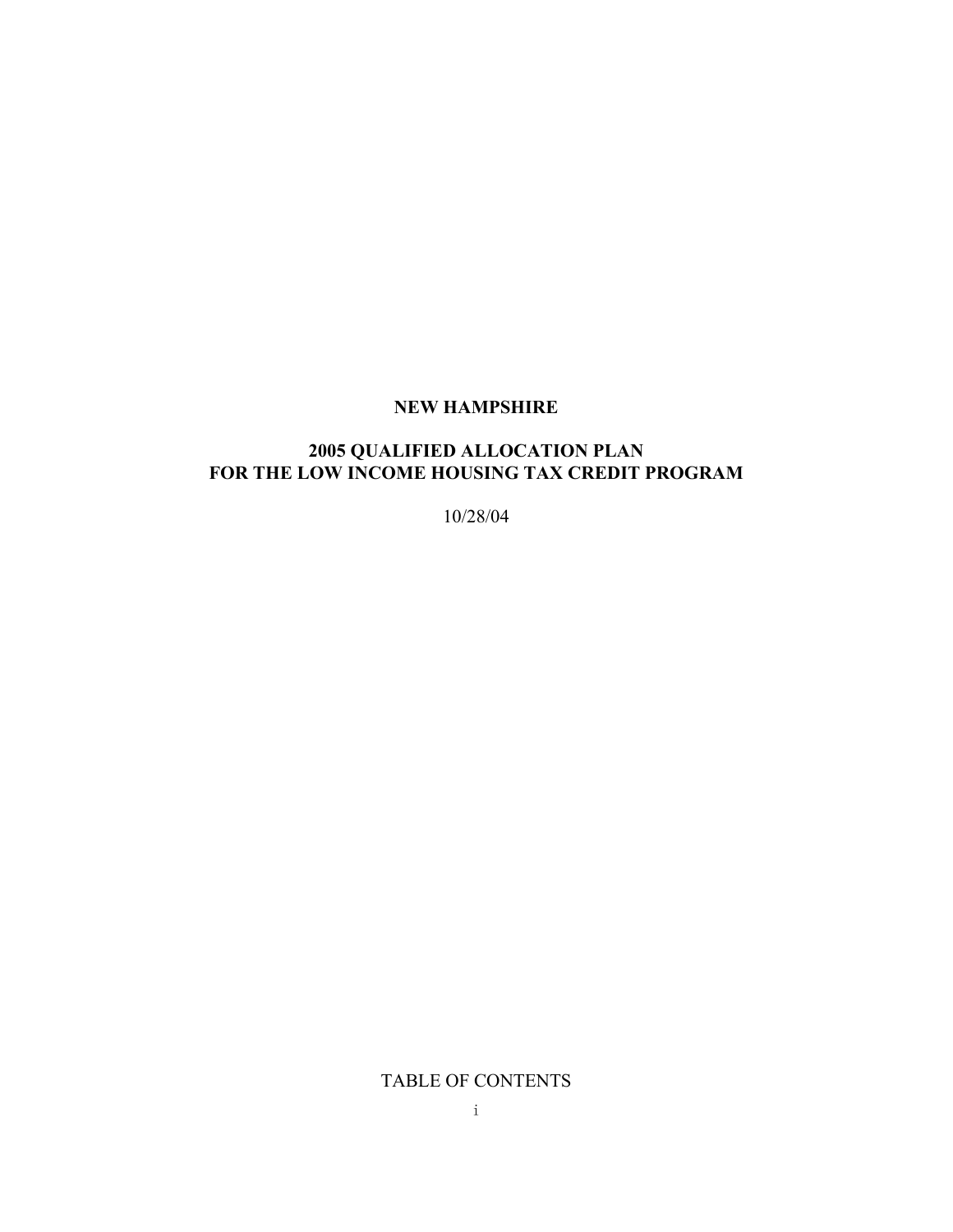|            |                                                                         | Page                                       |
|------------|-------------------------------------------------------------------------|--------------------------------------------|
| HFA:109.01 | Introduction                                                            | $\bf{l}$                                   |
| HFA:109.02 | <b>LIHTC Program Summary</b>                                            | 1                                          |
|            | Program Administration<br>А.                                            |                                            |
|            | <b>B.</b><br>Program Overview                                           | $\begin{array}{c} 2 \\ 2 \\ 2 \end{array}$ |
|            | $C_{\cdot}$<br>Project Eligibility Requirements                         |                                            |
|            | Calculation of Tax Credit Dollar Amount<br>D.                           |                                            |
| HFA:109.03 | <b>Statutory Allocation Requirements</b>                                | $\overline{4}$                             |
| HFA:109.04 | <b>Application Deadlines</b>                                            | 5                                          |
| HFA:109.05 | Program Policies and Fees                                               | 6                                          |
|            | Non-Profit Set-Aside<br>A.                                              | 6                                          |
|            | <b>B.</b><br>Supplemental Set-Aside                                     | 6                                          |
|            | $C_{\cdot}$<br><b>Application Fees</b>                                  | 6                                          |
|            | D.<br>Authority Review of Design, Bidding and Construction              | $\overline{7}$                             |
|            | Ε.<br>Conceptual Level Project Submittal                                | $\overline{7}$                             |
|            | F.<br><b>Maximum Tax Credit Restrictions</b>                            | 8                                          |
|            | G.<br>Maximum Number of Applications and Projects                       | $\,$ $\,$                                  |
|            | H <sub>1</sub><br>Per Unit Cost Standards                               | 9                                          |
|            | I.<br><b>Construction Period Adjustments</b>                            | 10                                         |
|            | J.<br>Contractor Overhead and Profit                                    | 10                                         |
|            | K.<br>Developer Fee                                                     | 10                                         |
|            | Authority Evaluation and Underwriting Standards<br>L.                   | 10                                         |
|            | M.<br>Professional Reports: Appraisal, Phase I, Market Study            | 11                                         |
|            | N.<br><b>Extended Use Agreement</b>                                     | 11                                         |
|            | O <sub>r</sub><br><b>Tenant Anti-Displacement and Relocation Policy</b> | 13                                         |
|            | Reference and Federal Tax Information Authorization<br>P.               | 13                                         |
| HFA:109.06 | Application Processing – Selection and Reservation                      | 13                                         |
|            | <b>Supplemental Allocations</b><br>A.                                   | 14                                         |
|            | <b>B.</b><br><b>Evaluation of Applications</b>                          | 14                                         |
|            | $C$ .<br>Conversion to Out-of-Cap Project                               | 15                                         |
|            | D.<br>Tiebreakers                                                       | 15                                         |
|            | Ε.<br>Determination of Credit Amount                                    | 16                                         |
|            | F.<br>Irrevocable Election                                              | 16                                         |
|            |                                                                         |                                            |

 $\frac{\text{Page}}{17}$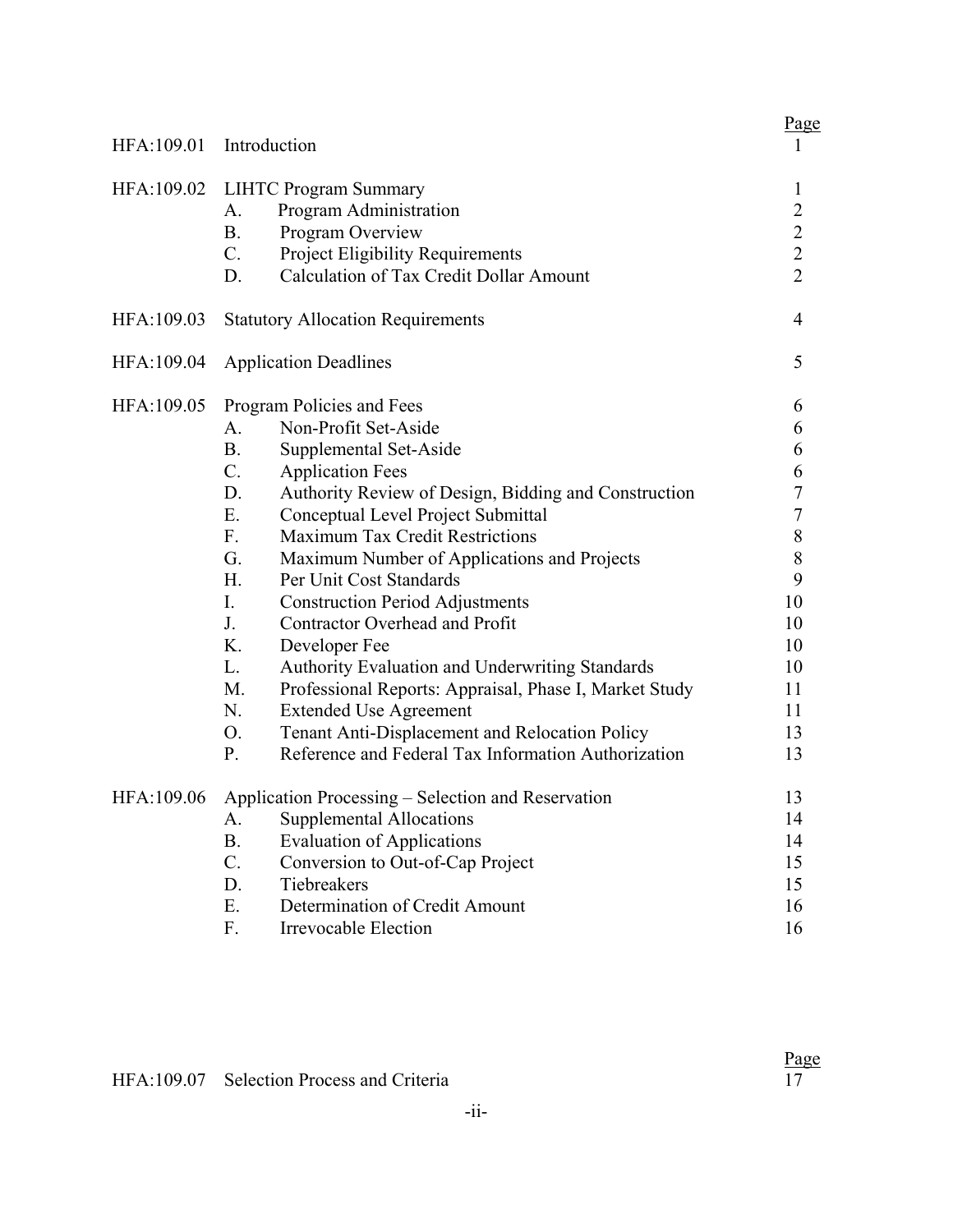|            | A.<br>Overview                                    | 17    |
|------------|---------------------------------------------------|-------|
|            | <b>B.</b><br>General Threshold Criteria           | 18    |
|            | $C$ .<br>Scoring Criteria                         | 18-24 |
| HFA:109.08 | <b>Post Reservation Processing</b>                | 24    |
|            | <b>Commitment Phase</b><br>$A_{\cdot}$            | 24    |
|            | <b>Allocation Phase</b><br><b>B</b> .             | 24    |
|            | <b>Cost Certifications</b><br>C.                  | 25    |
| HFA:109.09 | Projects Financed by Tax-Exempt Bonds             | 25    |
| HFA:109.10 | Projects Financed by Rural Development (RD)       | 26    |
|            |                                                   |       |
| HFA:109.11 | Land Use Restriction Agreement (LURA)             | 26    |
|            |                                                   |       |
| HFA:109.12 | <b>Appeal Process</b>                             | 27    |
|            | HFA:109:13 Waiver Authority                       | 27    |
|            |                                                   |       |
|            | HFA:109.14 Public Records                         | 27    |
| HFA:109.15 | <b>QAP Technical Clarifications and Amendment</b> | 27    |
|            |                                                   |       |
| HFA:109.16 | <b>Compliance Monitoring</b>                      | 28    |

## **LIST OF APPENDICES**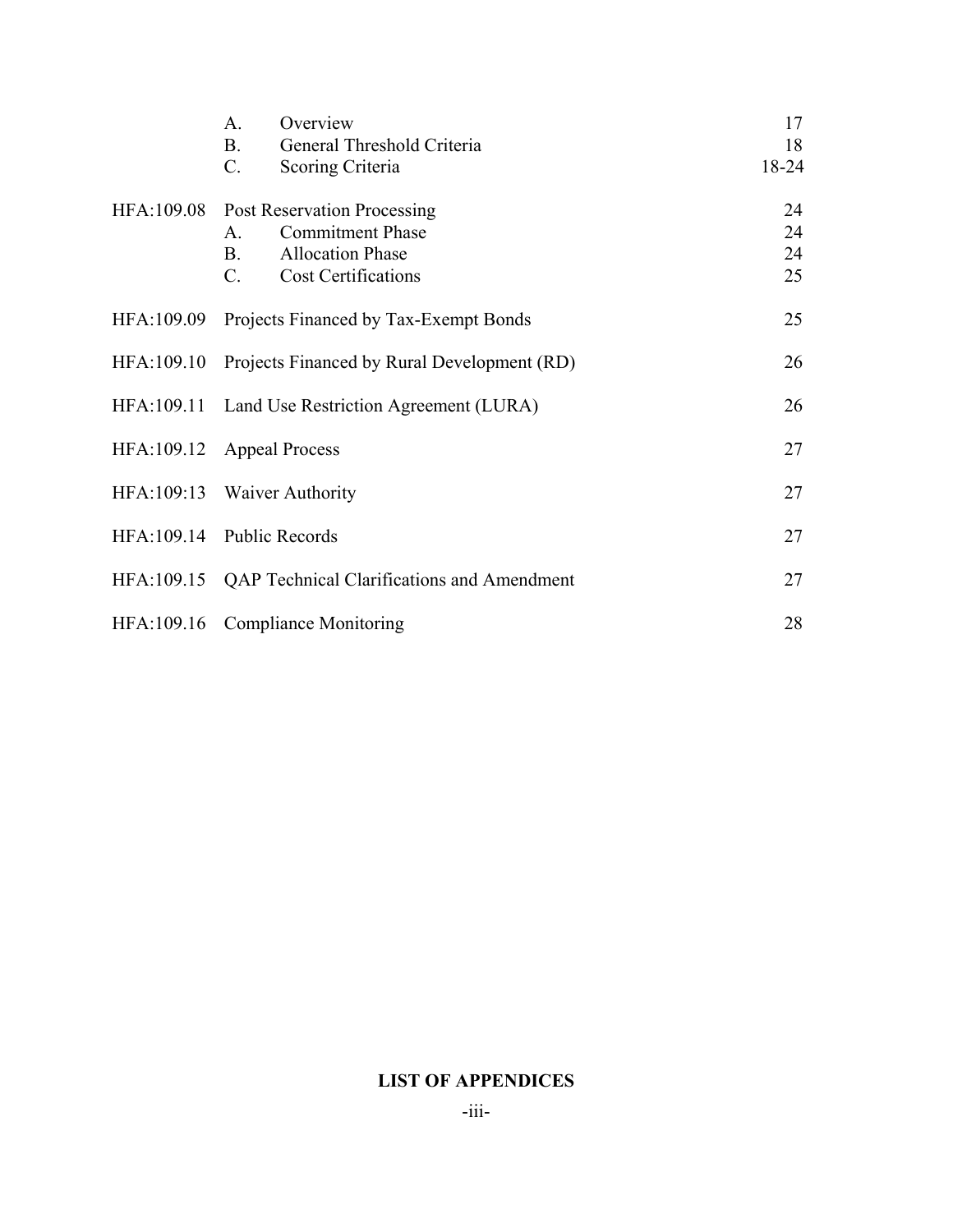| Appendix A | Developer Fee Schedule                               |
|------------|------------------------------------------------------|
| Appendix B | Qualified Census Tracts/Difficult Development Areas* |
| Appendix C | <b>Application Threshold Requirements</b>            |
| Appendix D | <b>Commitment Requirements</b>                       |
| Appendix E | <b>Carryover Allocation Requirements</b>             |
| Appendix F | <b>Final Allocation Requirements</b>                 |
| Appendix G | <b>Right of First Refusal</b>                        |
| Appendix H | Developer's Certification of Development Costs       |
| Appendix I | Developer's Certification of Equity Proceeds         |
| Appendix J | "As-Built" Architect Certification                   |
| Appendix K | Election of Gross Rent Floor                         |
| Appendix L | Guidelines for Special Needs                         |
| Appendix M | Scoring for Location – Community List                |

\* Please confirm that you have the latest data. These items are revised annually by the federal government.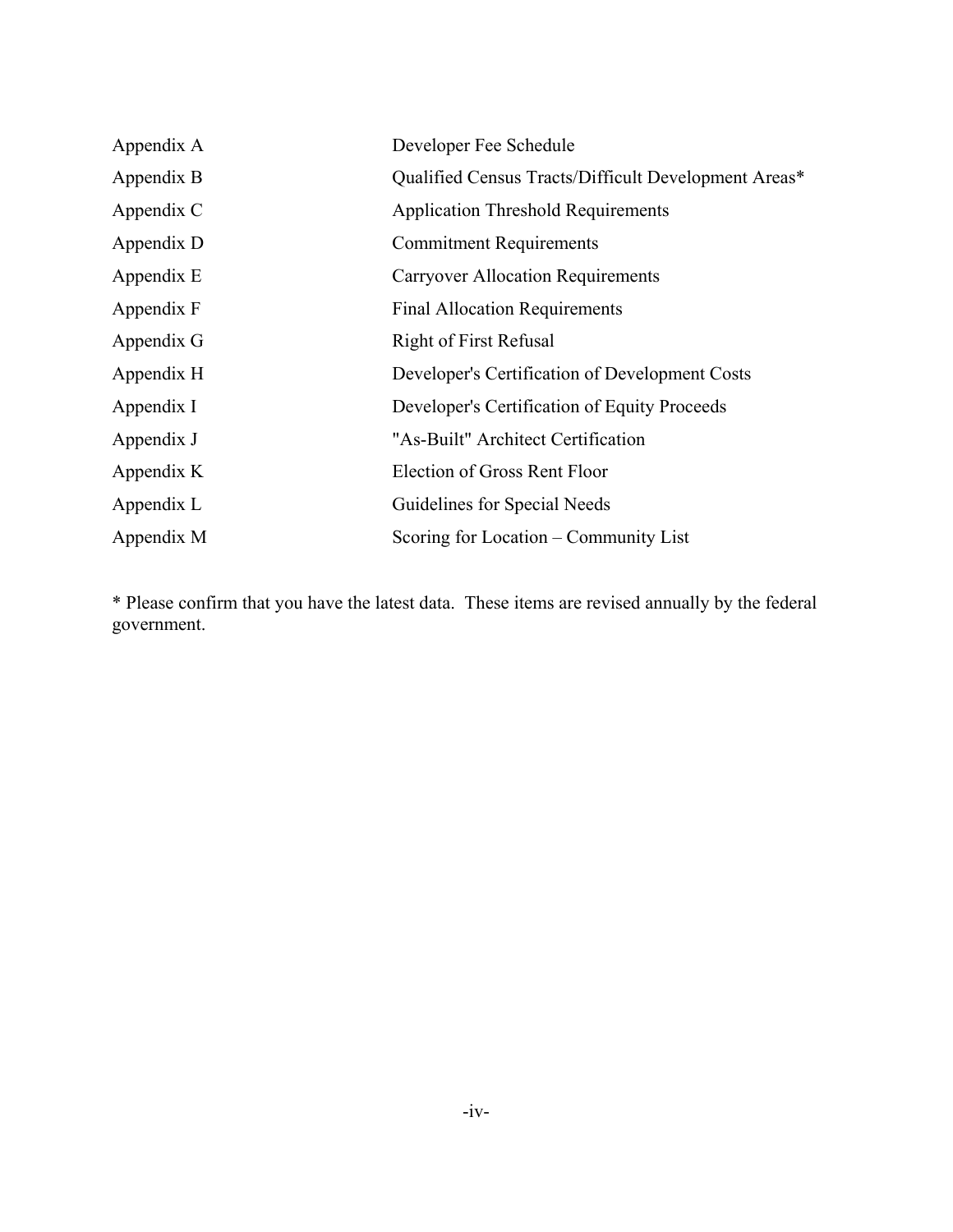#### **NEW HAMPSHIRE 2005 QUALIFIED ALLOCATION PLAN LOW INCOME HOUSING TAX CREDIT PROGRAM Program Rules** (HFA:109)

#### **HFA:109.01 INTRODUCTION**

The Low Income Housing Tax Credit ("LIHTC" or "tax credit") program was created to encourage development of rental housing for low-income households. The LIHTC program was established under the provisions of the Tax Reform Act of 1986, and made permanent in 1993. By Executive Order of the Governor of New Hampshire, the New Hampshire Housing Finance Authority (the "Authority") is delegated responsibility for program administration through an approved Qualified Allocation Plan ("QAP" or "Allocation Plan"). The Authority is responsible for allocating the state's annual credit amount in accordance with the Allocation Plan and Section 42 of the Internal Revenue Code ("IRC 42").

The 2005 Allocation Plan was presented to the public in an open hearing on September 13, 2004, approved by the Authority's Board of Directors on October 28, 2004 , and subsequently signed by the Governor of New Hampshire.

The Allocation Plan provides a summary of the LIHTC program and its major requirements, determines the competitive process for allocating the state's annual credit ceiling using selection criteria designed to address New Hampshire's low income housing priorities, specifies the submission requirements for each phase of the application process, and describes requirements relative to long term compliance with the LIHTC program.

#### Summary of Important Changes for the 2005 QAP:

The investment cost limits are increased 5%;

The scoring distinction between family and senior projects has been reduced;

The cost limit level needed to secure LIHTC allocations above \$450,000 has been amended.

#### **HFA:109.02 LIHTC PROGRAM SUMMARY**

The following summary provides a brief overview of the LIHTC program, major program and project requirements, and calculation of the tax credit amount. Specific program rules and regulations are described in IRC 42. To the extent this summary or any other information in the Allocation Plan is inconsistent with IRC 42, the provisions of IRC 42 shall govern. This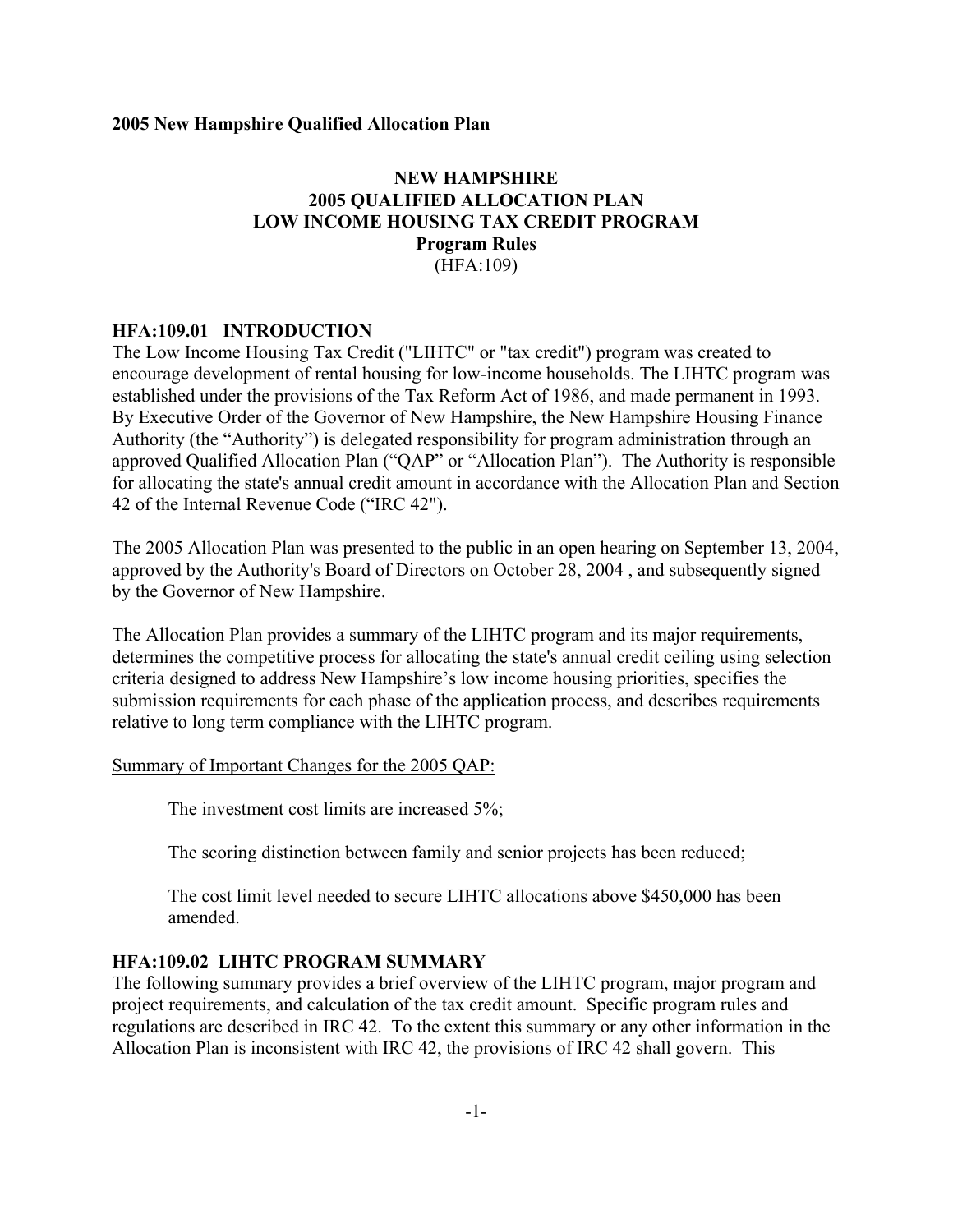summary is not intended to present all the rules and regulations of the tax credit program. It is strongly recommended that applicants consult with competent legal and tax counsel.

#### A. Program Administration

Unless otherwise specified, the Authority's Board of Directors delegates LIHTC program administration to staff. The responsibilities of the Board's Multi-Family Housing Committee are delineated in Sections HFA:109.06B (Evaluation of Applications), HFA:109.12 (Appeals) and HFA:109.13 (Waiver Authority). The Board reviews and approves all reservations (HFA:109.06A). The Board of Directors and the Governor must formally approve the New Hampshire Qualified Allocation Plan.

#### B. Program Overview

The LIHTC program is part of the Internal Revenue Code, and is meant to encourage the new construction and rehabilitation of low income rental housing. The program offers a low income housing investment incentive in the form of a tax credit usable against the investor's federal tax liability for a ten year period.

#### C. Project Eligibility Requirements

To qualify as a tax credit project, a project must maintain a minimum set-aside of rent restricted units for tenants in a targeted income group. At a minimum, at least 20% of the units must be rented to very low income households, defined as households with incomes at or below 50% of the Median Area Income (MAI), or 40% of the units must be rented to low income households, defined as households with incomes not exceeding 60% of the MAI.<sup>1</sup> Median area income limits are adjusted for household size and vary depending on location. Household size is based on 1.5 persons per bedroom.

The maximum rent for set-aside units is based on 30% of either the 50% MAI or 60% MAI. The maximum rent that can be charged to the tenant is a gross rent and must include all utility expenses. If utilities are paid by the tenant, the maximum rent must be reduced according to the NHHFA Utility Allowance Schedule or other approved alternatives.<sup>[2](#page-5-1)</sup>

Other eligibility standards require that the project is a residential property available for rent on a continuous basis to members of the general public, and is not intended for transient occupancy. The project must also comply with the Fair Housing Act (42 USC §3601 et seq).

#### D. Calculation of Tax Credit Dollar Amount

i.

The maximum amount of tax credits available to a project is the product of the appropriate tax credit percentage (credit rate) and the qualified basis of the project. Qualified basis is the product

<span id="page-5-0"></span><sup>1</sup> Current MAI, maximum rents and Utility Allowance schedules can be obtained from the Authority's website [\(www.nhhfa.org](http://www.nhhfa.org/)) under the Multi-Family section or from HUD.

<span id="page-5-1"></span><sup>&</sup>lt;sup>2</sup> See IRS Revenue Ruling 89-6 for a detailed explanation.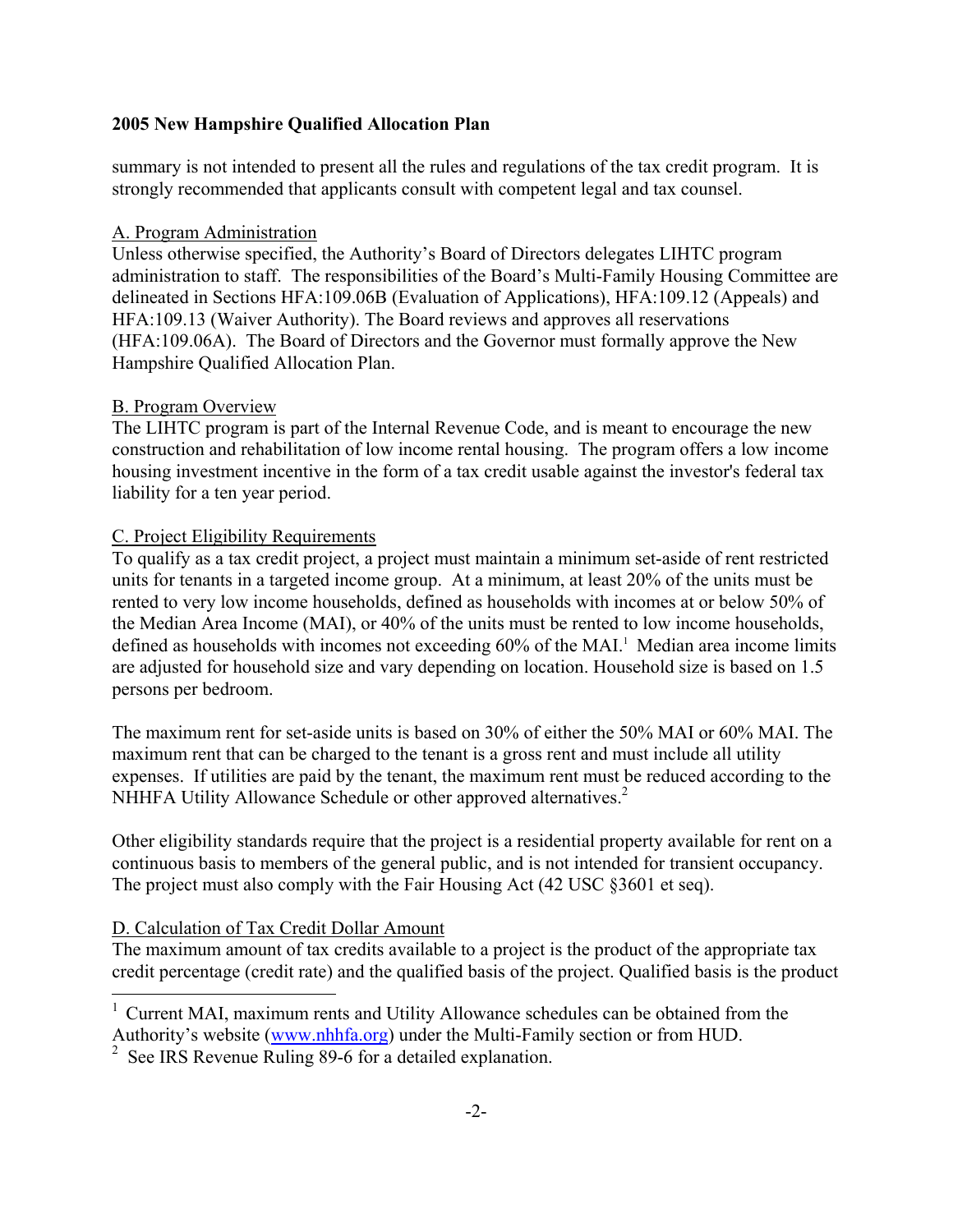of certain eligible costs (eligible basis) and the low income portion of the project (applicable fraction). Certain development costs are not included in the project's eligible basis. Land costs, permanent financing costs, syndication costs, and reserves are examples of costs not included in eligible basis.

The maximum credit rate is determined by the Internal Revenue Service (IRS) for the month in which the project is placed in service or, if elected by the developer, the month in which an irrevocable election to lock in the credit rate is made (see HFA:109.06 F). The Authority also reserves the right to adjust the tax credit rate below the maximum allowed at its sole discretion. The credit rate may vary, but will be approximately as follows:

\* 4% of the qualified basis for the cost of acquisition of existing buildings (provided that rehabilitation costs equal the greater of an average of \$3,000 per unit or 10% of the depreciable basis of the building).

\* 4% of the qualified basis for the cost of construction of a new building or rehabilitation of an existing building financed with federal subsidies.

\* 9% of the qualified basis for the cost of construction of a new building or rehabilitation of an existing building financed without federal subsidies.

Projects located in a U.S. Department of Housing and Urban Development (HUD) designated Difficult Development Area ("DDA") or Qualified Census Tract ("QCT") may be eligible for additional tax credits. Eligible basis for the new construction or substantial rehabilitation portion of the project can be increased by up to 30%, in these areas. Please see the attached list of current DDA's and QCT's in Appendix B.

The calculation of tax credits as described in this section of the QAP represents the maximum amount of tax credits available to a project. The Authority is mandated by the federal statute to limit every project's tax credit allocation to the amount necessary for the financial feasibility of the project, and its long term viability as affordable housing. The Authority's allocation to a project may be further reduced by the policies and procedures set forth in this QAP (e.g. cost limits in HFA:109.05H).

The Authority does not represent at any time that a particular project is feasible, or that there is no risk to the applicant who is undertaking the project. Please refer to IRC 42 or consult a tax specialist for more detail on the extensive requirements and restrictions associated with use of the tax credits.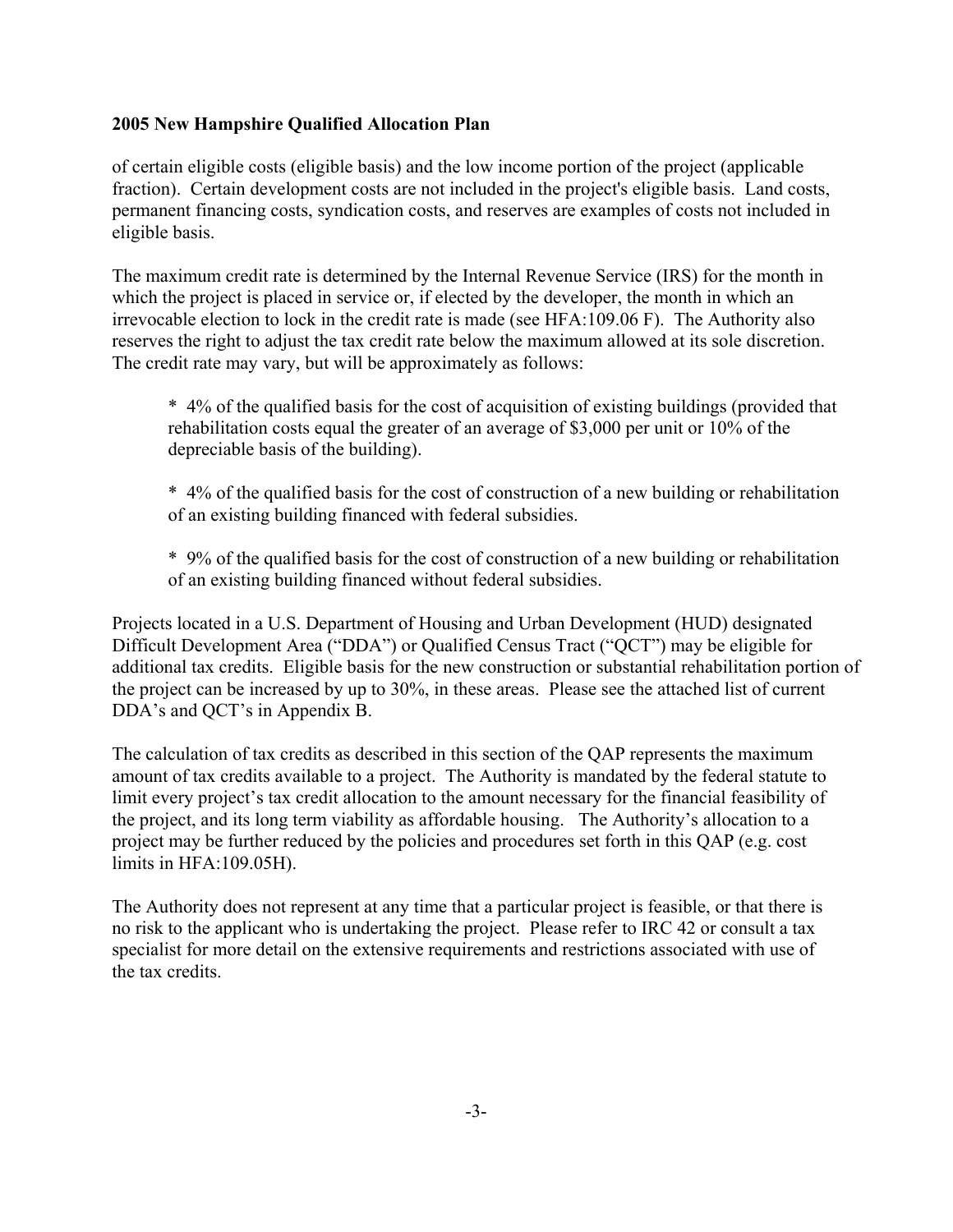## **2005 New Hampshire Qualified Allocation Plan HFA:109.03 STATUTORY ALLOCATION REQUIREMENTS**

The state is awarded a limited amount of tax credits per year, based on a per capita formula, referred to as the annual tax credit ceiling. $3$  The annual tax credit ceiling for the State of New Hampshire is approximately \$2, 300,000. Additional tax credits may be available from prior years if unused tax credits are carried forward, or if previously allocated tax credits are returned or rescinded. If the state uses all of the annual tax credits and tax credits from prior years by the end of the calendar year, the state qualifies to apply for tax credits from the National Pool. Tax credits from the annual tax credit ceiling, credits returned or carried forward from a previous year, and tax credits awarded from the National Pool comprise the total amount of tax credit available for the year.

## Allocation Plan Requirements

j.

Each state Allocation Plan must meet certain minimal requirements. The selection criteria must include:

- project location
- housing needs characteristics
- project characteristics, including whether the project involves the use of existing housing as part of a community revitalization plan
- projects intended for eventual tenant ownership;
- tenant populations with special housing needs
- sponsor characteristics;
- tenant populations of individuals with children
- public housing waiting lists

States must give preference among selected projects to:

- those serving the lowest income tenants,
- those serving qualified tenants for the longest period,
- projects located in Qualified Census Tracts, the development of which contributes to a concerted community revitalization plan .

States may include such other criteria as they deem appropriate, and except for the specified preference items, there are no requirements as to the relative weight of the various factors.

Additional LIHTC responsibilities of the Authority include:

• Assurance that the amount of tax credits allocated does not exceed the amount "necessary" for the financial feasibility of the project and its viability as a qualified low income housing project throughout the credit period."<sup>4</sup>

<span id="page-7-1"></span><span id="page-7-0"></span><sup>3</sup> This figure is adjusted annually for inflation, in accordance with the Consumer Price Index.  $4 \text{ IRC } 42$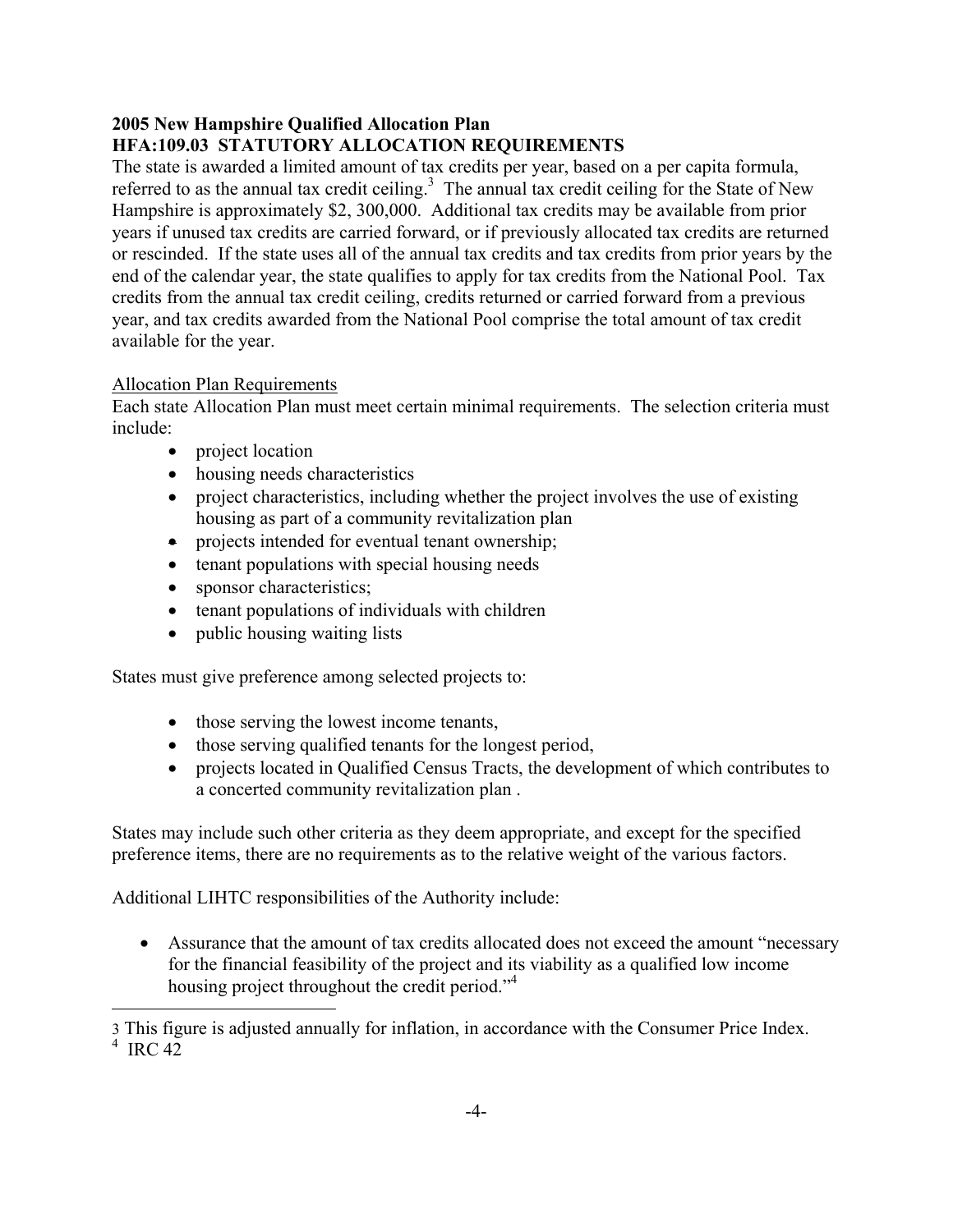- Evaluation of all projects for consistency with the Allocation Plan and for credit need, including projects using tax exempt bond financing.
- Execution of an agreement for "an extended low income housing commitment" for every project. This agreement must be recorded as a restrictive covenant binding on all successor owners, and must allow low income individuals the right to enforce the commitment in state court.<sup>[5](#page-8-0)</sup>
- Monitoring of compliance with the provisions of Section 42 and notifying the Internal Revenue Service of any noncompliance.

#### **109:04 APPLICATION DEADLINES**

i.

The Authority's schedule for annual tax credit reservations is as follows:

| <b>ROUND</b> |          | APPLICATION DEADLINE CREDIT ALLOCATED                                         |
|--------------|----------|-------------------------------------------------------------------------------|
| $\mathbf{L}$ | Feb 11th | Up to $50\%$ of the annual allocation.                                        |
| 2            | July 8th | All remaining allocation, plus unused, returned, and<br>National Pool credits |

The Authority reserves the right to allocate more than 50% in the first round in order to fully fund a project reservation which has scored sufficiently to receive a portion of the credit amount needed for feasibility, but would otherwise have to wait until the  $2<sup>nd</sup>$  round for a complete reservation. The Authority also reserves the right to re-allocate credits between rounds (based on the existing project scoring from the previous application round), if a project from the previous round withdraws or otherwise is rejected. The Authority may consider making a reservation of tax credits for an application received after the Round 2 deadline provided there are tax credits

available and there are no otherwise eligible and/or appropriately sized projects remaining from that round. See also HFA:109.06B.

The Authority may at its discretion elect to reserve less tax credits than are otherwise available in any given application round. See also HFA:109.06B.

<span id="page-8-0"></span><sup>5</sup> See also HFA:109.05N - Extended Use Agreement, and HFA: 109.11- Land Use Restriction Agreement.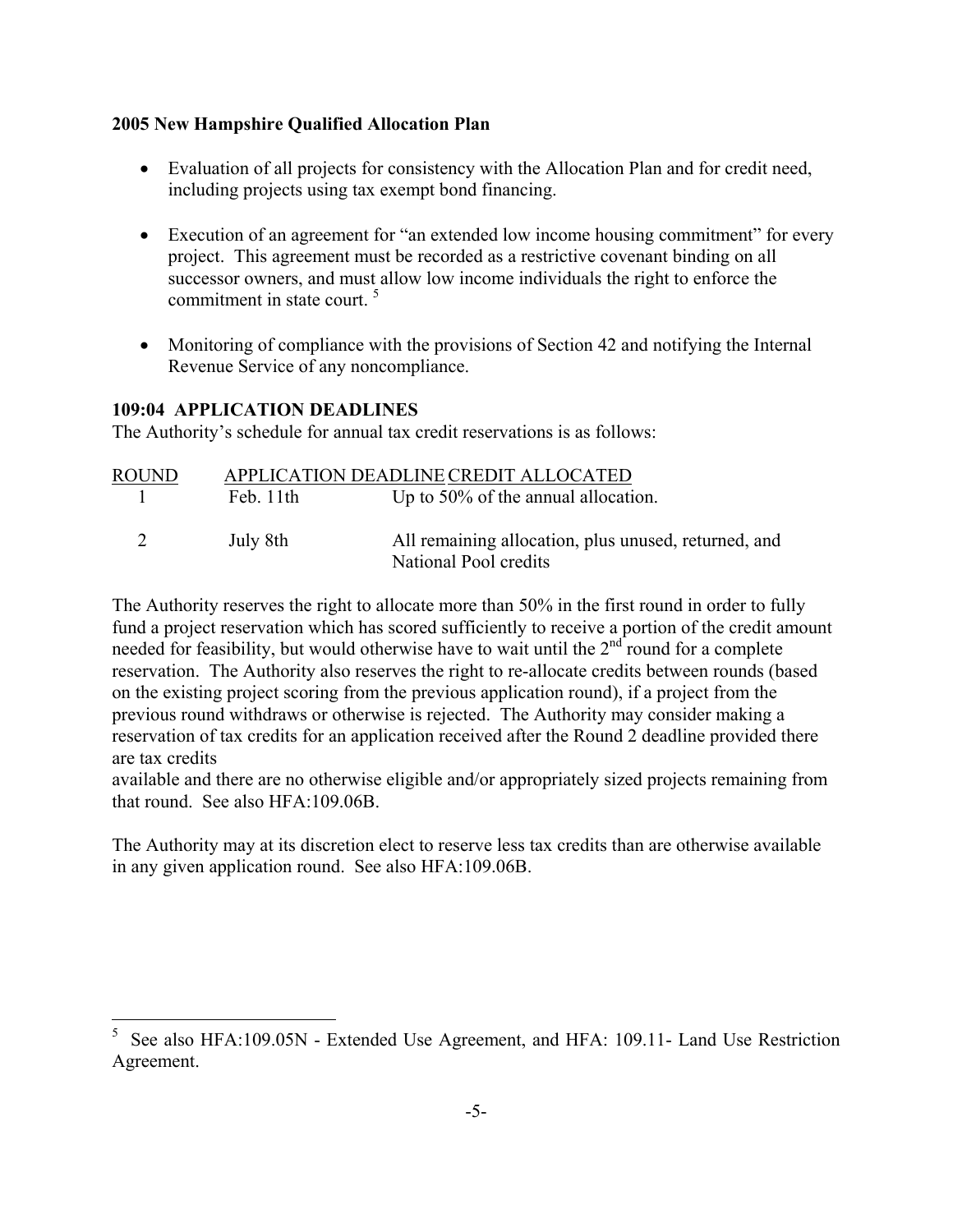#### **HFA:109.05 PROGRAM POLICIES AND FEES**

#### A. Non-Profit Set-Aside

The Authority shall set aside 10% of the State's annual tax credit allocation for qualified nonprofit organizations that:

- o meet tax exempt requirements of IRC  $501(c)$  (3) or (c)(4);
- o own a controlling interest in a project and materially participate in the development and management of the project throughout the compliance period;
- o exempt purposes include fostering of low income housing;
- o interest can be via corporation 100% owned by the nonprofit.

In order to qualify for the non-profit set-aside, the organization must provide sufficient documentation to verify its status as a qualified non-profit organization in accordance with the requirements of IRC 42 (h)(5)(C). Non-profits may also compete for all other tax credits.

#### B. Supplemental Set-Aside

The Authority shall set aside \$100,000 of the State's annual tax credit allocation for projects returning for supplemental credits after having received a carryover allocation in an earlier year. Allocations made under this set-aside can be up to \$25,000 for any one project, and shall be made outside of the competitive process and funding rounds. Requests for more than this amount shall be handled through the competitive rounds and process. Supplemental allocations must meet the General Threshold Criteria (HFA 109.07B). Requests under this set-aside will be granted at the sole discretion of the Authority staff only for projects which:

- 1) have incurred or face substantial unforeseen cost increases;
- 2) would reduce their level of other Authority subsidy funding or financing;
- 3) would improve their financial feasibility but still be consistent with the Authority's underwriting and/or subsidy layering review process.

Any remaining amounts of the supplemental set-aside pool will be included in the tax credit amounts available for Round 2. However if tax credits are still available after the Round 2 reservations have been made, Authority staff can make additional supplemental reservations under the same program guidelines.

#### C. Application Fees

The LIHTC application fee is 7% of the final allocation amount for for-profit applicants, and 5% for non-profit applicants, paid in accordance with the schedule below. There is also a compliancemonitoring fee of \$500 per LIHTC unit, which must be paid prior to issuance of the IRS Form 8609.

Application for Reservation: 1% of the annual tax credit request or \$500, whichever is greater, due with submission of Application Threshold Requirements.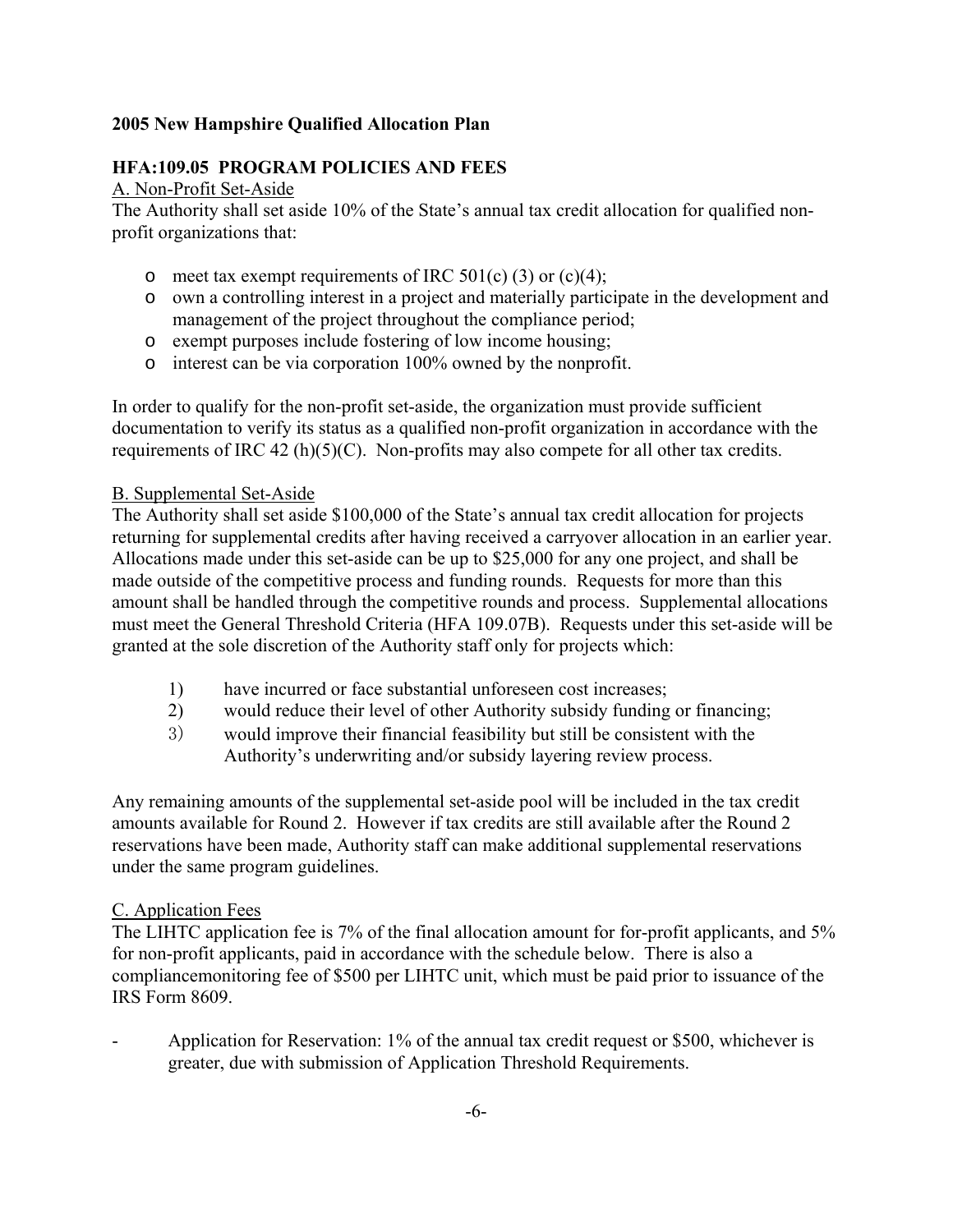- Commitment Phase: 2% of the annual tax credit reserved, due with submission of Commitment Phase Requirements.
- Application for Final Allocation: 4% (for-profits) or 2% (non-profits) of the annual tax credit, due with the request for Final Allocation - IRS Form 8609 (plus the compliance monitoring fee).

Applications will not be processed without the required fees. At the discretion of the Authority, non-profit applicants may be allowed to pay fees at loan closing with the exception of the application fee for Reservation. This must be requested in writing, accompanied by the organization's most recent financial statement.

The initial application fees may be refunded, less \$500, if a project is withdrawn or otherwise fails to secure a reservation for the round in which an Application is submitted. No fees are refundable after a reservation has been approved. Refunds must be requested in writing within 30 days of notification from the Authority. Unsuccessful applicants wishing to apply in future rounds within the same year must submit a non-refundable re-application fee of \$100 for that new round by the appropriate round application deadline.

#### D. Authority Review of Design, Bidding and Construction Standards

All projects receiving LIHTC allocations (including tax exempt bond projects with "out of cap" allocations) must comply with the Authority's Design and Construction Standards. A complete copy of the Design and Construction Standards can be obtained from the Authority, or viewed at the Authority's website <www.nhhfa.org> under the Multi-Family Development section.

In addition to meeting standard national and state building code requirements, projects must meet the federal Uniform Physical Condition Standards (UPCS at CFR Parts 5 et al.), federal Fair Housing Act, and Section 504 Accessibility requirements;

Sponsors are generally free to use any reasonable method for selection of contractors.. Ultimate contractor and subcontractor selection is also contingent upon the per unit cost standards (HFA:109:05H) and contractor overhead and profit limitation (HFA 109:05J). Alternate proposals may be required should the Authority consider the construction manager, general contractor or any subcontractor costs excessive.

#### E. Conceptual Level Project Submittal

The Authority encourages submittal of a conceptual level pre-application site design, building layout, floor plans and construction budget early in the development process. There is a significant scoring incentive for projects which submit satisfactory conceptual plans within a certain timetable (see HFA:109.07.C.9). The pre-application includes:

- spreadsheet application form (i.e., draft development and operating budget)
- conceptual site design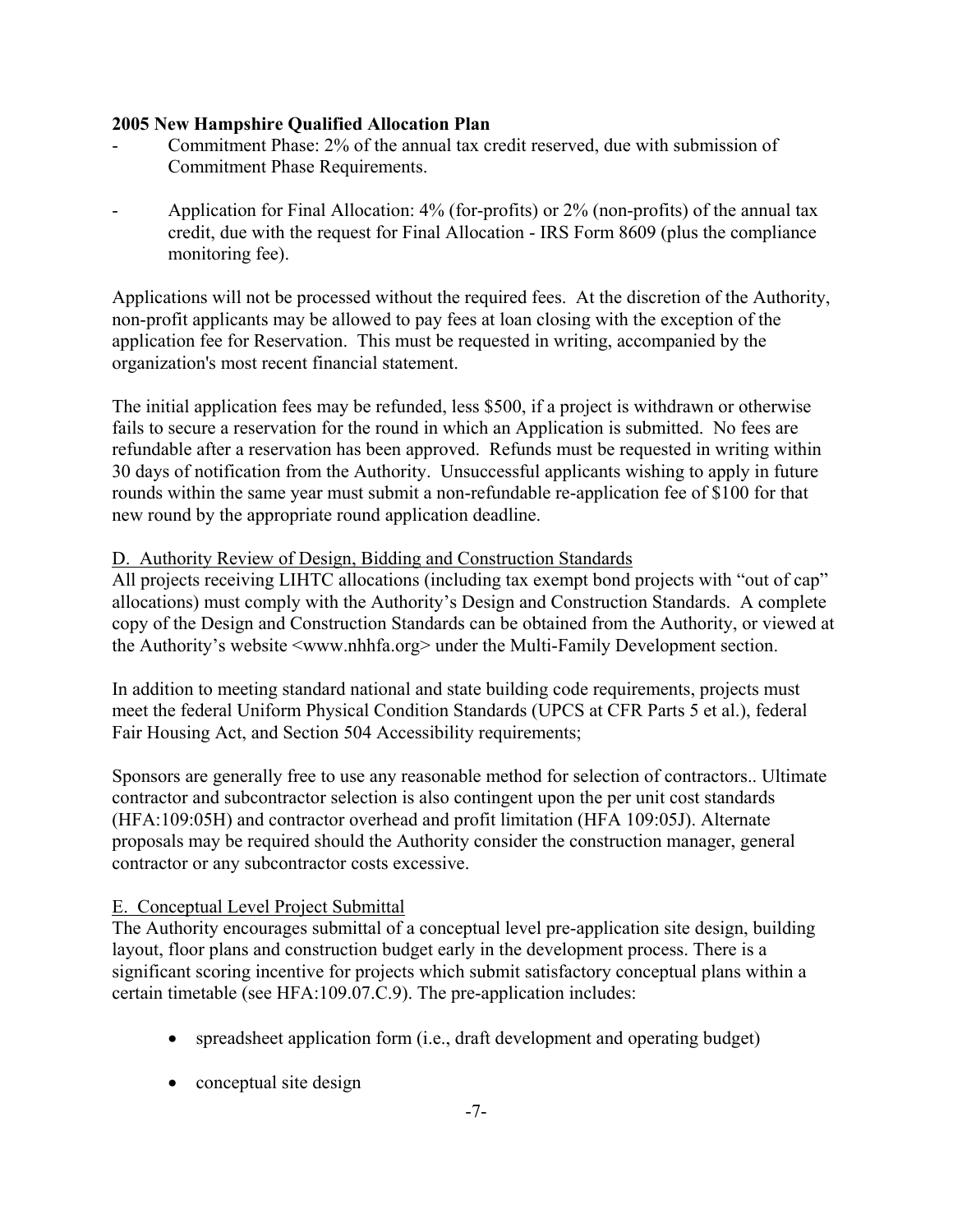- building layout and floor plans
- unit counts
- proposed management
- tenant service package (if any)
- ownership structure
- development team
- provision of utilities
- project timetable (including permits and zoning)
- external issues (e.g., environmental)

It is the goal of the Authority to provide a multi-disciplinary review of the project prior to formal application, and to provide the sponsor with a set of written issues and comments.

#### F. Maximum Tax Credit Restrictions

i.

The maximum amount of tax credits that any single project (unphased) may receive is \$700,000 of the annual allocation.<sup>6</sup> This limit will apply even over multiple years.<sup>7</sup> However, any project requesting more than \$450,000 in credit must have total development costs equal to or below the Authority's per unit investment limits (HFA:109:05H).

The maximum amount of "in-cap" tax credits that any one applicant (as one of the general partners or as a development agent for a for-profit entity) can secure in any single calendar year for all projects is \$700,000 of the annual State allocation.

#### G. Maximum Number of Applications and Projects

The Authority will not accept a new application if an applicant (including any general partner) has:

\* three or more New Hampshire LIHTC projects that have not yet been completed (i.e., IRS Form 8609's issued), including "out-of-cap" tax exempt bond financed projects; or

\* two approved project reservations in the same calendar year as the proposed new application.

Exceptions are allowed if it is a supplemental application for a previously approved project, or if it is an application for Phase Two (or subsequent) of a previously approved project.

<span id="page-11-0"></span> $6$  "Out-of-cap" tax exempt bond financed project allocations for both projects and applicants are not limited, and such projects are not included toward these limits.

<span id="page-11-1"></span>7 This does not relate to later phases of phased projects, even if the ownership entity is the same for multiple phases. The limit will apply if less than 20% more units are added in a later year.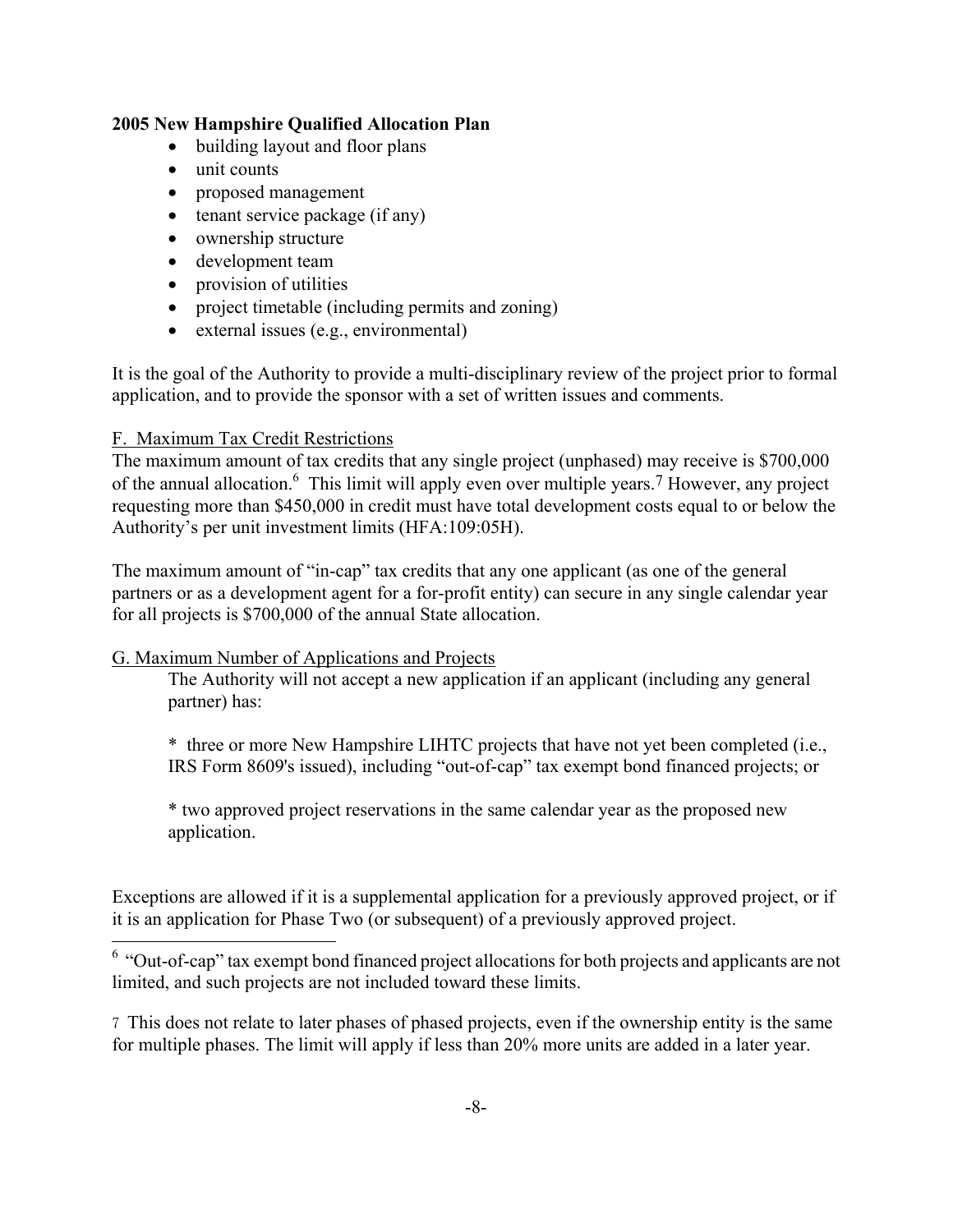#### H. Per Unit Cost Standards

Project applications will be carefully evaluated for cost reasonableness. The applicant shall submit professionally prepared cost estimates with the initial application, and proposals or bids with the Commitment Phase Requirements, or earlier upon request by the Authority. Project applications which indicate unreasonably high total development costs, or have unreasonably high specific line item costs may be rejected at the application stage at the sole discretion of the Authority. This is considered an important threshold issue (see HFA:109.07B).

The Authority will review costs in relation to comparable recent projects in New Hampshire and New England, and in relation to the HUD 221(d)(3) limits, which are published annually in January.

The Authority's per unit housing investment limitations (see definitions below) are as follows:

| 0 Bedroom | \$128,000 |
|-----------|-----------|
| 1 Bedroom | \$136,000 |
| 2 Bedroom | \$144,000 |
| 3 Bedroom | \$152,000 |
| 4 Bedroom | \$160,000 |

For projects with various bedroom sizes, the appropriate limit will be determined based on a weighted average. The per unit amounts represent the maximum amount of Authority resources (plus first mortgage loan funds from any source) that will be allowed.<sup>8</sup> Authority resources include all amortizing and non-amortizing funds from the Authority as well as the equity amount generated from the sale of Low Income Housing Tax Credits. Subsidized (i.e., below 6% interest) first mortgage financing (from non-Authority sources only) shall be adjusted, for the purpose of this analysis, reducing it to that amount which would yield the same monthly payment given a 6% interest rate (same term).

Projects may exceed the Authority's cost limits provided that the excess costs are funded by non-Authority sources.

#### I. Construction Period Adjustments

i.

<span id="page-12-0"></span>8 Subordinate amortizing loan funds from the same lender as the first mortgage loan will also be included in the investment limit calculation.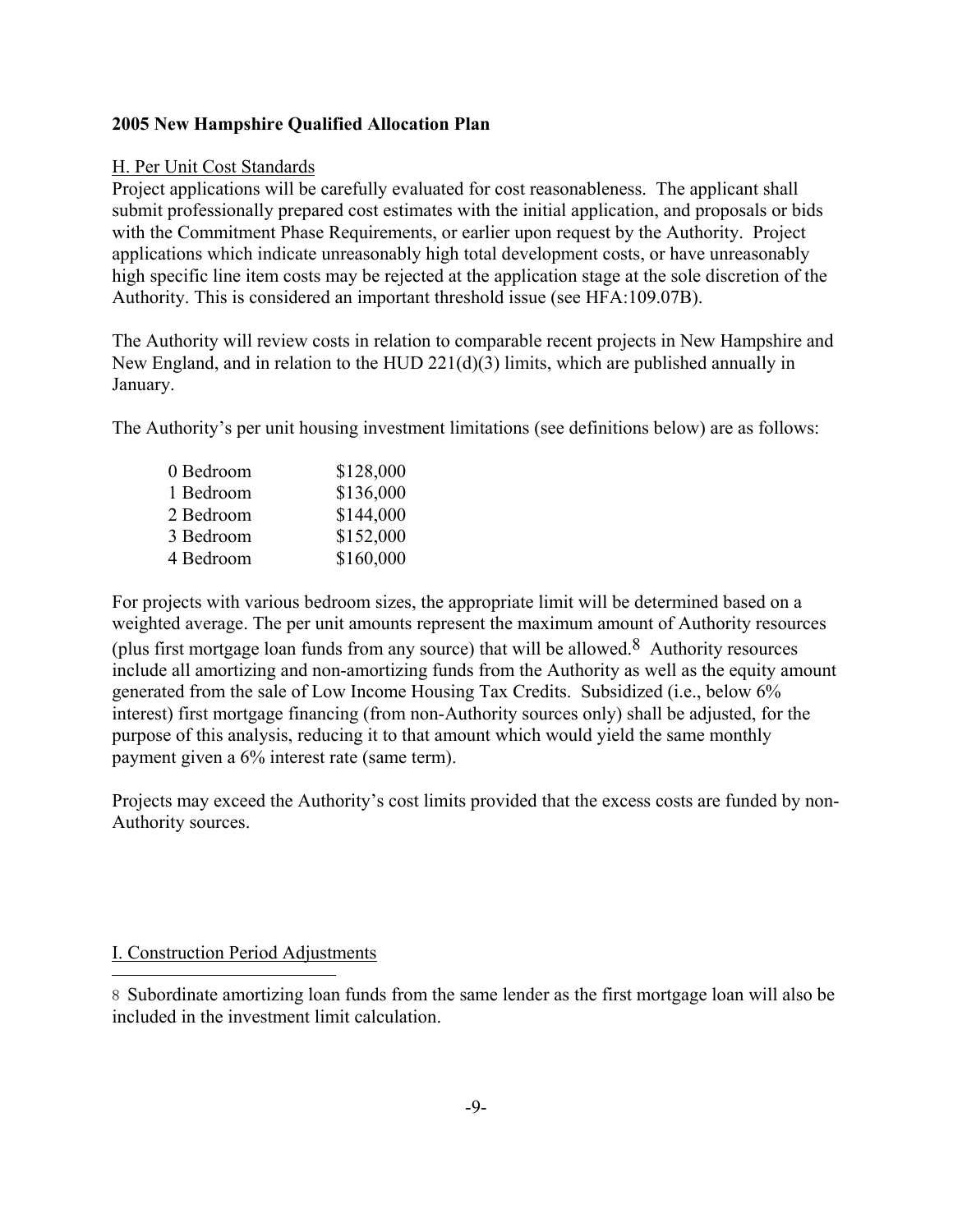After construction has started, Authority staff has the discretion to increase the cost limits for a particular project due to unforeseen cost increases beyond the reasonable control of the developer.

#### J. Contractor Overhead and Profit

The following limits on general contractor overhead, profit, and general requirements shall apply to all projects:

- \* Profit: 6 percent of construction costs
- \* Overhead: 2 percent of construction costs
- \* General Requirements: 6 percent of construction costs

The construction contract must specify the costs for these line items (e.g. in the schedule of values). For purposes of calculating these limits, construction costs shall exclude contractor overhead, profit, and general requirements. In cases where there is an advertised public or selective contractor bid and the Authority monitors the bidding process, these limits shall be considered to have been implicitly met. The Authority staff reserves the right to exceed these limits at its sole discretion based on market conditions and/or project variables.

#### K. Developer Fee

The maximum developer fee allowed is generally calculated in accordance with the Authority's Developer Fee Schedule. The developer fee is not a guaranteed or automatic budgetary figure, and must be approved by the Authority within the context of each project. The fee will be strictly limited, with any violations of the developer certification of development cost forwarded to the IRS using IRS form 8823. For purposes of calculating the maximum developer fee allowed, the Authority does not distinguish between the developer fee and fees for consultants doing those tasks typically done by a developer, regardless of whether the applicant is a for-profit or nonprofit entity. "Consultant fees" for professional services such as architectural, engineering, appraisal fees or other highly specialized services are not counted as Developer Fee.

#### L. Authority Evaluation and Underwriting Standards

Project applications will be evaluated using the Authority's Underwriting Standards for Multi-Family Finance, and all applications must meet the minimum standards for debt coverage ratio, income and expense trending, operating and replacement reserves etc. A copy of these standards can be obtained from the Authority, or viewed at the Authority's website  $\langle$ www.nhhfa.org $\rangle$ under the Multi-Family Development section. Applications not meeting the underwriting standards may be rejected at the sole discretion of the Authority.

#### M. Professional Reports: Appraisal, Phase I, Market Study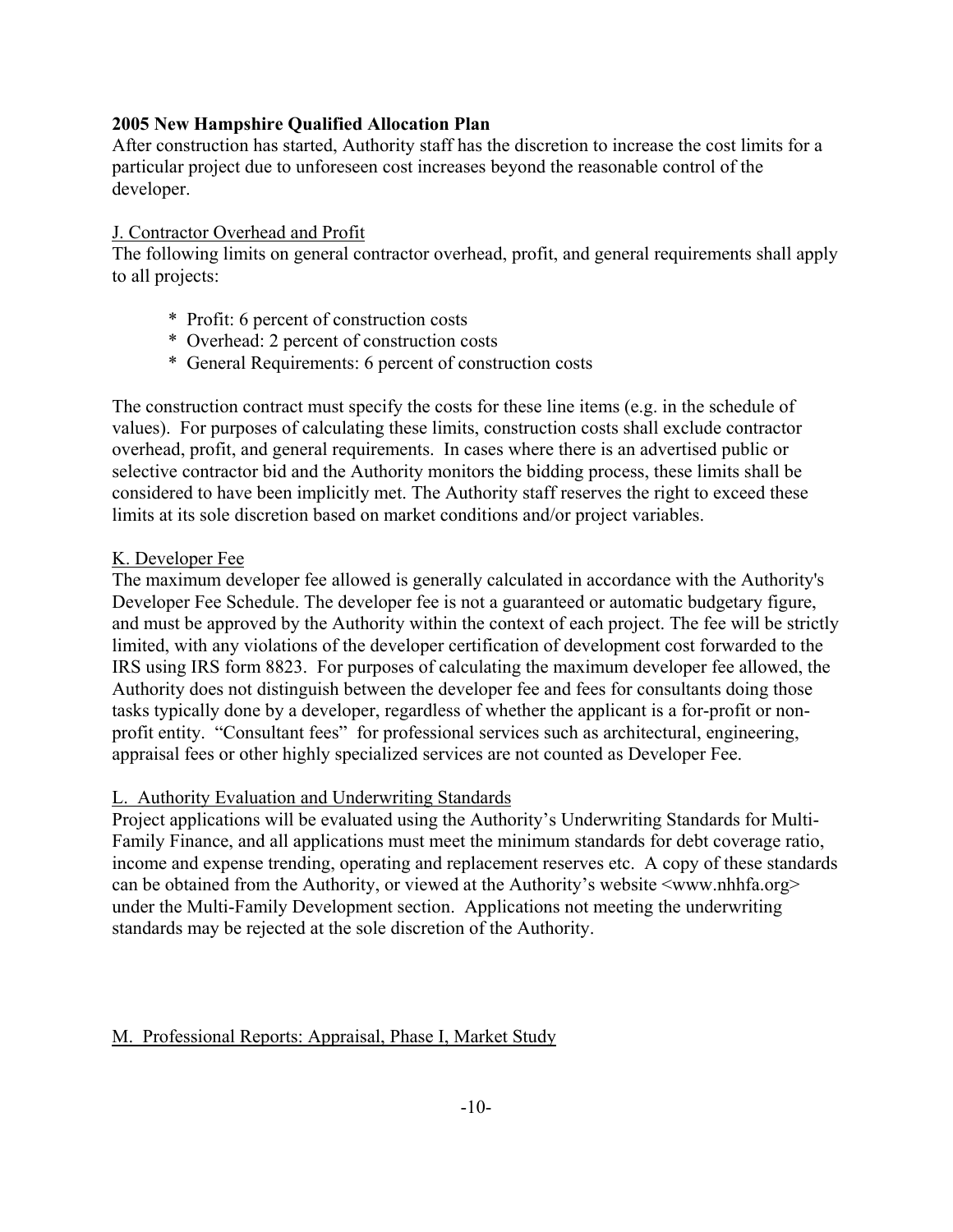Professional studies, if required by the Authority, must be completed by the Commitment phase of the Allocation process (see HFA:109.08A). Certain incentive points are given in the competitive scoring process if various reports are completed at the time of initial application (see HFA:109.07C8.). Consultants for appraisals and market studies are generally chosen through a selective bid to pre-qualified contractors. The Authority will request payment for third party services from the Applicant prior to the bid being awarded.

1. **Appraisal**: Acquisitions costs which exceed the appraised value are generally not acceptable except under extenuating circumstances, which must be stated in writing as part of the application process. The appraiser must be licensed as a New Hampshire Certified General Appraiser.

2. **Phase I Environmental Report**: A satisfactory Phase I environmental report is a requirement for the allocation of tax credits. The report must meet ASTM Standard E 1527-97 for Environmental Site Assessments. Older buildings planned for renovation should have asbestos and lead testing completed and buildings planned for demolition should have suspect materials tested for asbestos. Issues raised by the Phase I report should be resolved to the extent possible (e.g. further testing of suspect materials). Phase I reports can be contracted directly by the sponsor in all cases.<sup>9</sup>

**3. Market Study**: As required by statute, a market study of the housing needs of low income individuals in the area served must be completed by a third party professional, approved by the Authority, and done at the expense of the developer. Exceptions may be allowed in situations where relevant market studies were recently completed for the same market area and same developer.

#### N. Extended Use Agreement

i.

IRC Section 42 [Sec. 42(h)(6)(D)] provides a requirement for an Extended Use period of at least 15 years beyond the initial 15 year compliance period. Section 42 (h)(6)(E)(II) provides an exception:

...if the housing credit agency is unable to present during such period a qualified contract for the acquisition of the low income portion of the building by any person who will continue to operate such portion as a qualified low income building. Subclause (II) shall not apply to the extent more stringent requirements are provided in the agreement or in State law. (Emphasis added.)

The Authority has more stringent requirements:

<span id="page-14-0"></span><sup>&</sup>lt;sup>9</sup> Projects applying for Authority financing may need to comply with HUD environmental protocols, so please check with your development officer before proceeding with the Phase I.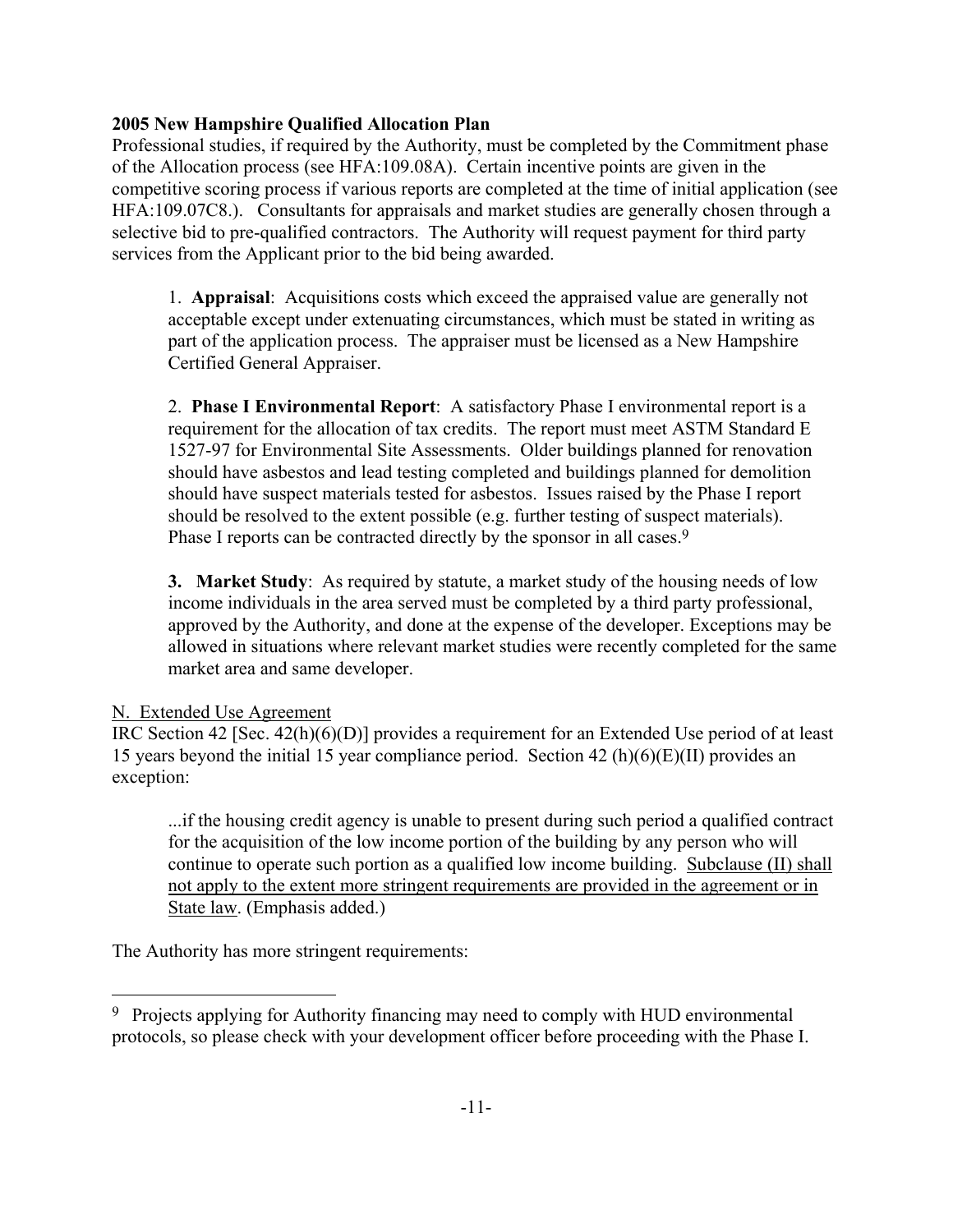1. All Owners (or successors and assigns in interest pursuant to Paragraph 4, below) of the property shall be bound to the LIHTC rent and income limits to be set forth in the Land Use Restriction Agreement (LURA) for 99 years beginning on the date which begins the compliance period, as defined in the LURA. The LIHTC income and rent restrictions set forth in the LURA will not be allowed to terminate at the end of the

14<sup>th</sup> year for any reason. Owners wishing to be relieved of the LURA's income and rent restrictions must follow the process described in Paragraph 2, below.

- 2. Prior to issuance of IRS Form 8609 Low Income Housing Credit Allocation Certification by the Authority, all Owners (or successors and assigns in interest pursuant to Paragraph 3, below) must sign a right of first refusal (ROFR – For Sample, See Appendix). The ROFR shall provide that if the Owner wishes to be relieved of the LURA's income and rent restrictions after the 30 year compliance period, the Owner must use the following procedure:
	- a) The Owner may make a bona fide offer to sell the property to a qualified nonprofit entity for a price equal to the minimum set forth as per formula at IRC Section  $42(i)(7)(B)$ . If the qualified nonprofit entity purchases the property pursuant to the offer, the original LURA shall be terminated and no rent or income limitations shall apply. However, the goal would be to maintain long-term low income residency and affordability to the extent possible.
	- b) If the nonprofit entity (or its successors and assigns) declines the opportunity to purchase the property or otherwise declines to exercise its right under ROFR, then the Owner shall offer to sell the property to the Authority (or its designee) for the same price at which it offered to sell the Property to the qualified nonprofit entity. If the Authority purchases the property pursuant to the offer, either for its own purposes or on behalf of another qualified nonprofit entity, the Authority may discharge the original LURA, renegotiate a new LURA to maintain low income residency and affordability, or use the derived resources to produce an appropriate affordable housing benefit.
	- c) If the Authority declines to accept the offer to purchase the property or otherwise declines to exercise its rights under the ROFR, either for its own purposes or on behalf of another qualified non profit entity, the LURA shall be discharged and the Owner is free to sell and/or convert the property to market rents or other uses, after adequate notice to existing tenants and compliance with existing law (including the 3 year tenant protection period cited at Section 42 (h)(6)(e)(ii)).
- 3. The Owner may sell or transfer the Project during the low income compliance period with the prior written consent of the Authority, which consent approves the proposed buyer and the terms of any proposed sale, and which consent shall not be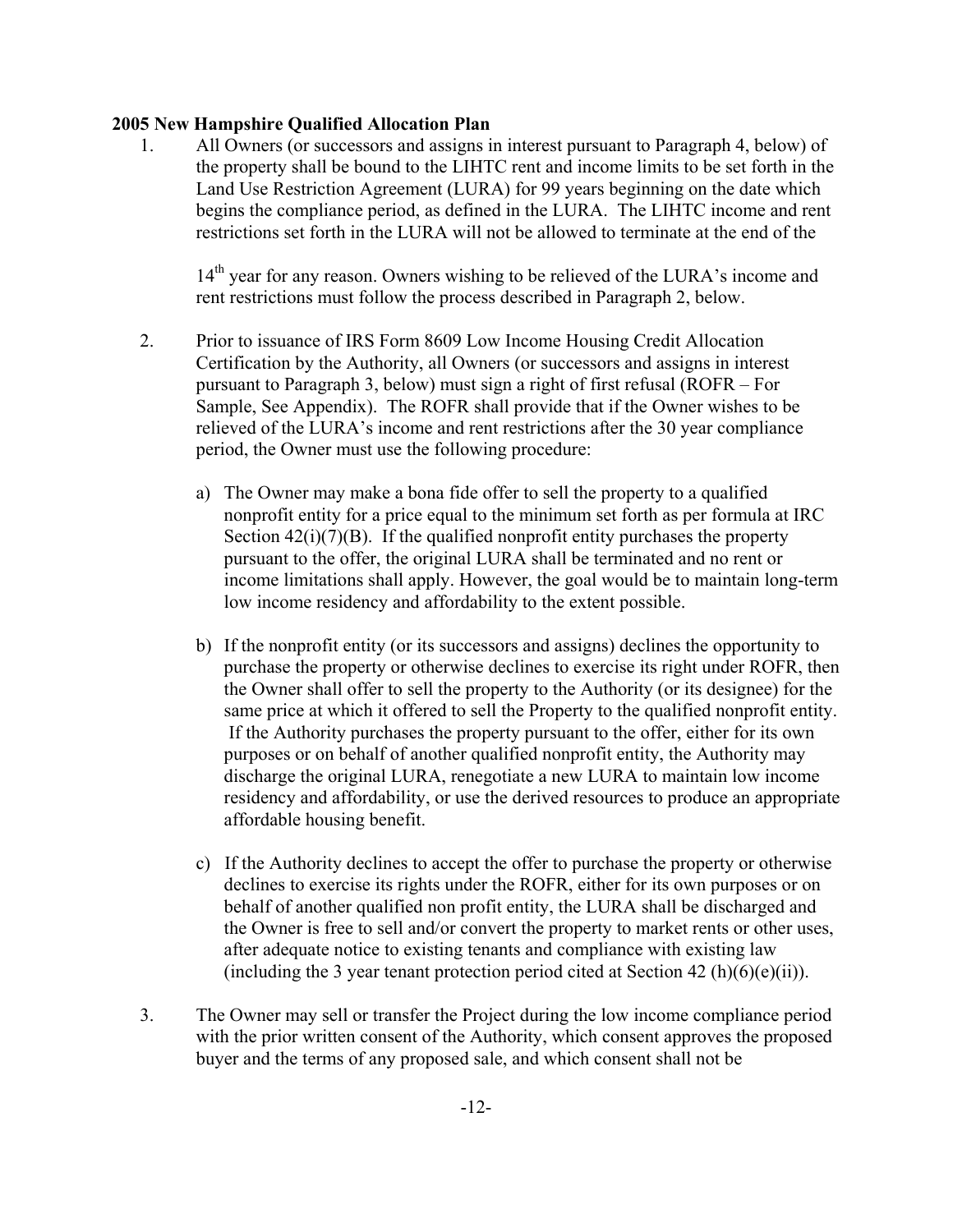unreasonably withheld provided the Owner and proposed transferee comply with all the requirements of the LURA.<sup>10</sup> The Authority's interest in reviewing the proposed buyer and the terms of any proposed sale of a tax credit property (including the non-LIHTC units) is in maintaining and not jeopardizing the affordability, condition of housing and quality of management of the low income units during the compliance period. The Authority must be satisfied in all respects that the proposed new owner can effectively manage and operate the project (including projected financial viability) as quality affordable housing for the remainder of the low income compliance period.

The Authority shall be under no obligation to approve any sale or transfer, except for ownership transfers using the Right of First Refusal process with a qualified nonprofit entity as described above.

#### O. Tenant Anti-Displacement and Relocation Policy

Permanent displacement of tenants is strongly discouraged. The Authority reserves the right to reject any applications that fail to minimize permanent displacement of tenants. Any proposed temporary and permanent relocation of tenants should generally meet standards equivalent to the federal Uniform Relocation Act (URA).<sup>11</sup>

#### P. Reference and Federal Tax Information Authorization

i.

IRS Federal Revenue Procedure 98-9 established a process for the Authority to check the LIHTC related background of tax credit applicants. Data available to the Authority from the IRS includes a review of the Business Master File, revenue agent reports and other sources of account data. The Authority needs to sign a Memorandum of Understanding with the Internal Revenue Service in order to begin implementing this policy, and has not yet done so at this time. Applicants may be required to submit IRS Form 8821 with their tax credit applications, including separate forms for all general partners[.12](#page-16-2) 

Developers new to New Hampshire may be required to provide reference authorization so that references can be checked with lenders and housing officials in other states.

## **HFA:109.06 APPLICATION PROCESSING - SELECTION AND RESERVATION** There are three phases of application processing - the **Reservation Phase**, **Commitment Phase**

<span id="page-16-0"></span><sup>10</sup> Any sale or transfer of the Project by foreclosure or by transfer of title by deed in lieu of foreclosure is exempt from Authority review as per Section 42.

<span id="page-16-1"></span><sup>11</sup> LIHTC projects are not covered by the federal URA unless other qualified federal funding is involved in the project such as CDBG, HOME or project based Section 8 vouchers.

<span id="page-16-2"></span>12 IRS documents can be secured on the internet at www.irs.ustreas.gov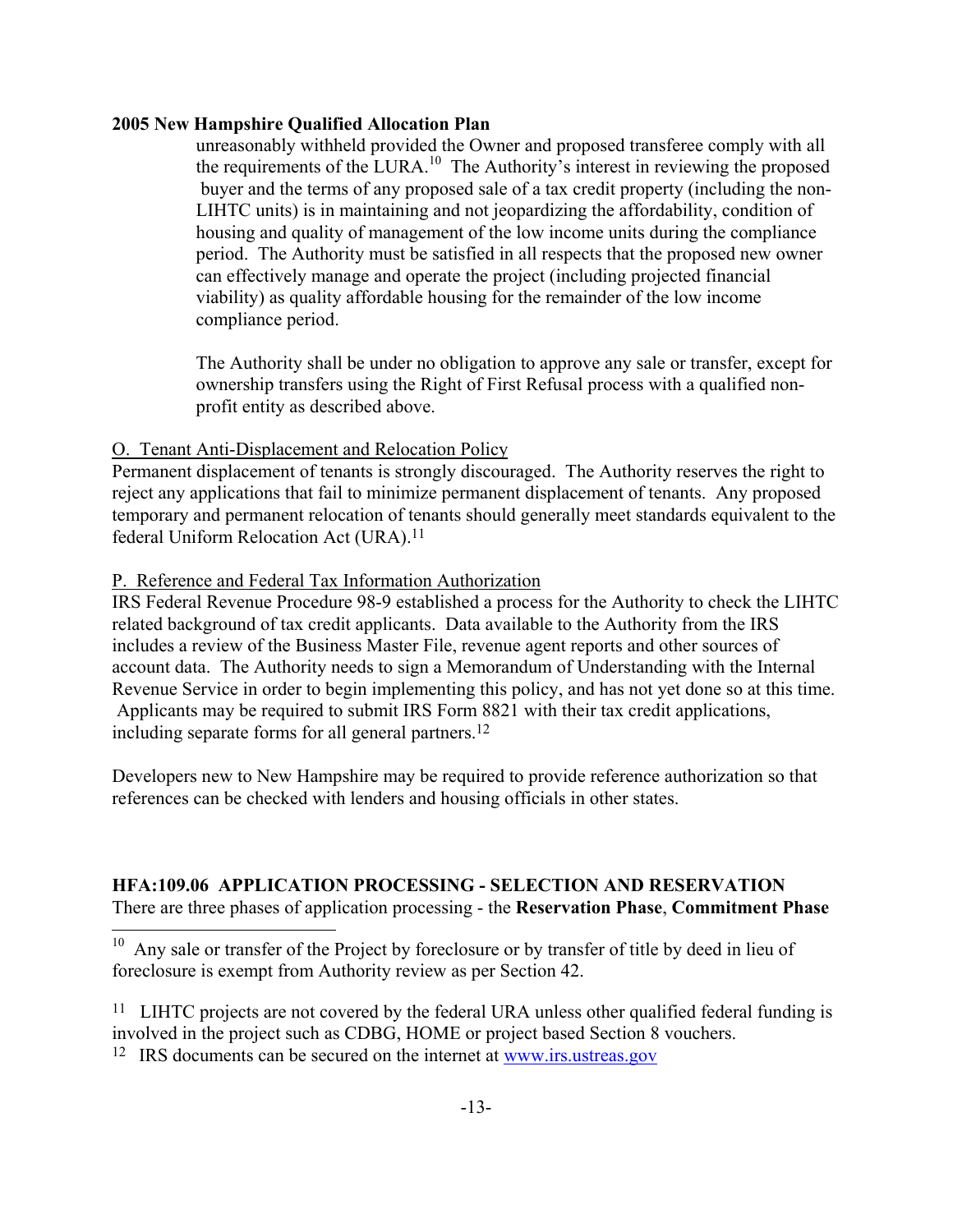and the **Allocation Phase**. All applications shall be made on the application form provided by the Authority[.13](#page-17-0) All applications must be submitted by the appropriate deadline (See HFA:109.04). Applicants are encouraged to submit applications early and/or discuss preliminary

proposals with LIHTC program staff in order to facilitate the development and tax credit process. Incomplete applications will be rejected without further processing, though minor variances may

be waived at the discretion of the Authority. The Authority reserves the right to seek clarification of applications for purposes of establishing scoring.

## A. Supplemental Allocations

Applications for supplemental credits (after having received a carryover allocation in a previous year) may be made at any time, and will be evaluated outside of the competitive scoring process. Reservations of supplemental credits can be approved by Authority staff without further Board or Multi-Family Housing Committee approval. See section HFA:109.05B for further information.

## B. Evaluation of Applications

j.

All applications are checked against the General Threshold Criteria (HFA:109.07) and checklist (Appendix C). Contacts may be made with local town officials, cited funding sources, management companies, equity investors, etc. **Projects may be rejected at any time during the allocation process at the sole discretion of the Authority for failure to meet the General Threshold Criteria.**

Upon satisfactory completion of the Application Threshold Requirements, the project will be scored and ranked in accordance with the Scoring Criteria described in HFA:109.07C of the Allocation Plan. Projects shall be recommended for a Reservation of tax credits based on the competitive scoring results. Projects must receive a minimum of 60 points to be eligible to receive a tax credit reservation in Round 1, and a minimum of 40 points in Round 2 and thereafter.

In a situation where only partial credits are available for the next highest scoring project, the Authority will retain the right to bypass that project, and either give credits to other projects lower in the scoring ranking which can more reasonably use the remaining credit amount, or use the credits in a future round.

<span id="page-17-0"></span><sup>&</sup>lt;sup>13</sup> Applicants are strongly encouraged to use the computer spreadsheet version of the application and submit a signed application page with the computer file. The application can be secured from the Authority's website [www.nhhfa.org](http://www.nhhfa.org/) under the Multifamily section. Applications can be e-mailed to [mkoppelkam@nhhfa.org](mailto:mkoppelkam@nhhfa.org).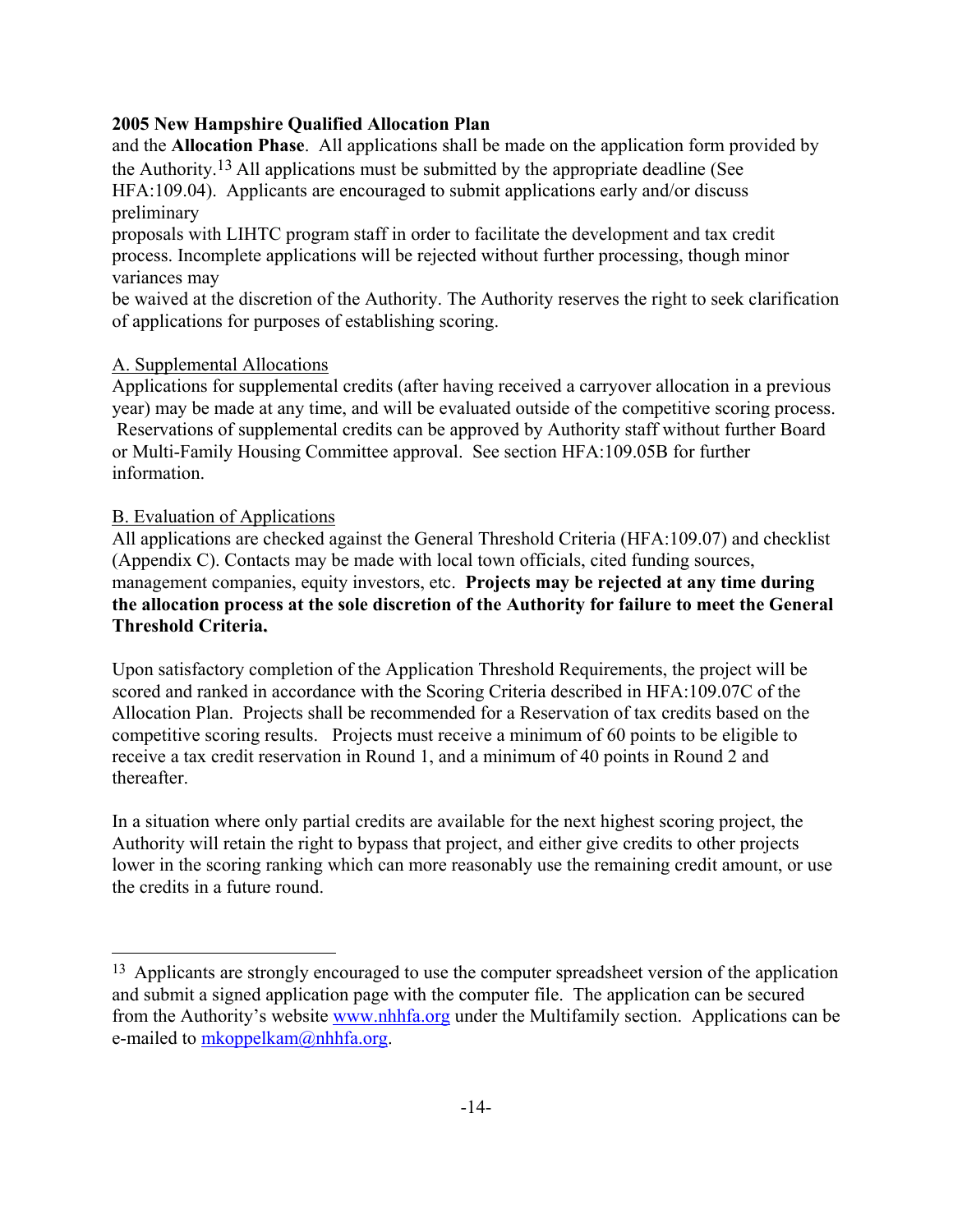If a partial allocation is offered, the Authority must be convinced that a project can be appropriately phased or down-scaled, that the project's feasibility is not conditioned upon receipt of a future additional Reservation, and that the project can retain its Scoring Criteria ranking.

The Applicant must demonstrate the ability to meet these criteria within 21 days of notification by the Authority. If the project fails to show it can work with the credits available, the Authority may proceed to reserve credits for lower scoring projects, or use the credits in a future round.

The Reservation (or rejection) of tax credits shall be made by the Authority's Board of Directors (except for supplemental credits, as described above). Applicants not receiving a Tax Credit Reservation will be considered rejected for that application round, but can be considered in subsequent rounds. These Applicants may be placed on a waiting list until the end of the calendar year in which the application was received. Applicants must submit a request to be placed on a waiting list and the appropriate fee (HFA:109.05C) within 30 days of notification that tax credits have not been awarded during that round, or the application will be considered withdrawn. Applicants on the waiting list will not receive any ranking priority and will compete equally with all other applicants in any subsequent rounds in that same calendar year. The Authority may require the Applicant to submit amendments to the application and the Applicant will be required to meet any changes in the IRC 42 or the Allocation Plan.

The Authority may consider making a reservation of tax credits for an application received after the Round 2 deadline provided there are tax credits available and there are no otherwise eligible and/or appropriately sized projects remaining from that round. The Authority may at its discretion elect to reserve less tax credits than are otherwise available in any given application round.

## C. Conversion to Out-of-Cap Project

In the interest of making the most efficient use of New Hampshire's housing related resources, the Authority reserves the right to remove a project from the competitive process, regardless of potential score, and convert the project to an "out of cap" bond financed project. This would be premised on project feasibility under a tax exempt bond financed scenario (construction and/or permanent), as determined by the Authority. However, once removed from the application round, the Authority cannot guarantee successful bond financing for the project.

D. Tiebreakers - In the case of a scoring tie between two or more projects where only a subset can be awarded a credit reservation, the tiebreakers shall be:

i. The project with the highest percentage of tax credit eligible family units, compared to total units.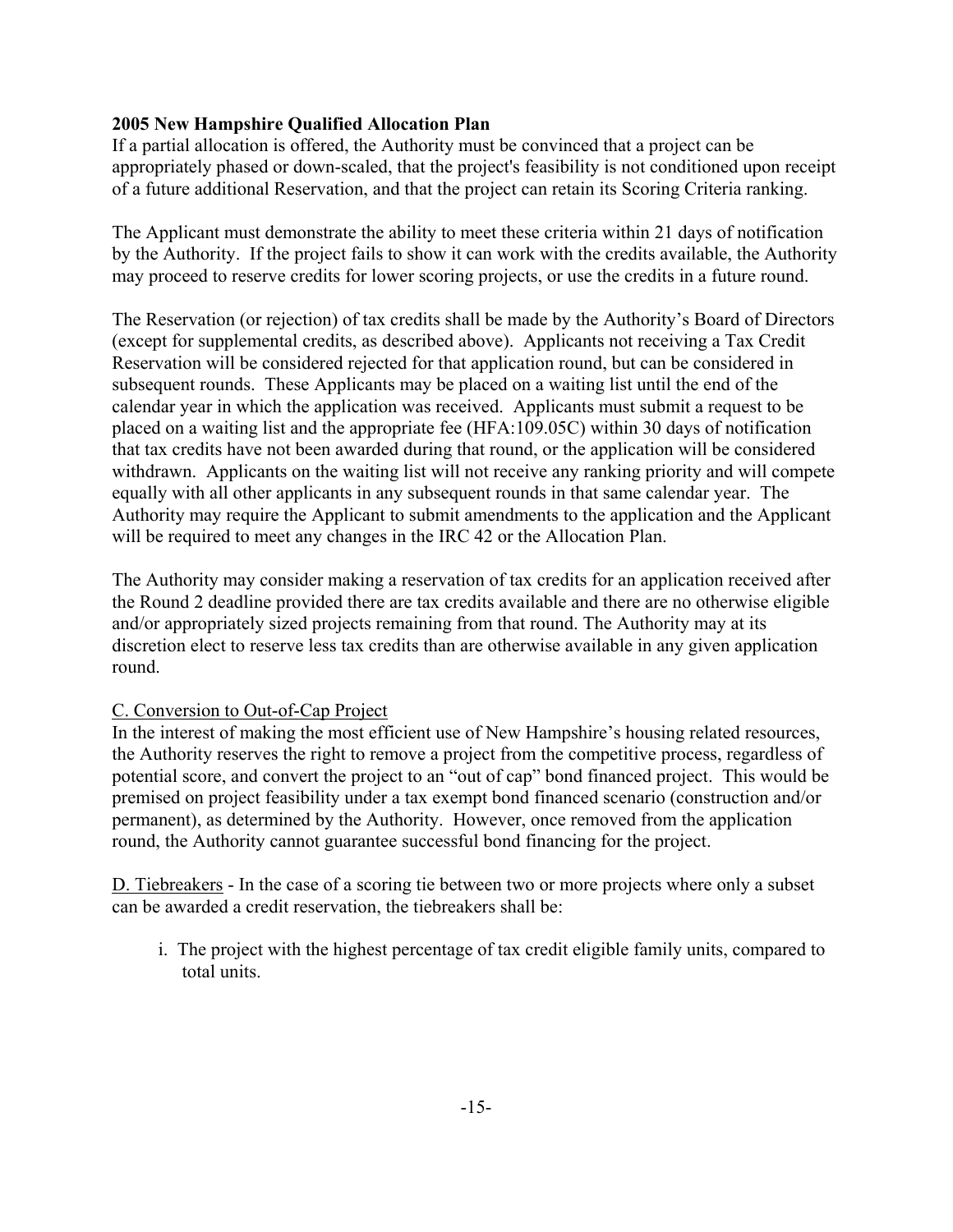- ii. If still tied, location in town with the lowest percentage of family units as reflected in the table shown as Appendix M(Location Points), e.g., location in Column A beats Column B, etc. For purposes of this tiebreaker, towns not shown shall be considered to be in Column C.
- iii. If still tied, the most efficient use of tax credits (i.e., lowest amount of tax credit dollars per rent restricted unit).

#### E. Determination of Credit Amount

The Authority performs a comprehensive financial analysis of the proposed project at three separate stages: the Reservation Phase, Application for Carryover Allocation, and Application for Final Allocation. Based on the Authority's analysis, the project will receive no more than the tax credit amount required for the project's feasibility, assuming the project qualifies for at least that much credit.

To determine the tax credit dollar amount, the project application will be underwritten using the Authority's underwriting criteria (see HFA:109.05L). The development and operating budgets will be reviewed for reasonableness, and line items may be adjusted up or down by the Authority based on this review. Projects will be underwritten based on an equity investment rate that corresponds to prevailing syndication market rates. Projects will generally be underwritten assuming the maximum debt based on a debt coverage ratio (annual net operating income before debt service divided by annual debt service) of no greater than 1.2, with prevailing loan terms for commercial properties. A higher debt coverage ratio may be used in cases of small or special use projects where there is a higher than normal risk.

The amount of tax credits reserved will establish the maximum tax credit amount that can be allocated to the project without applying for additional credit. Depending on availability, the amount of the Reservation may be calculated using a tax credit rate slightly higher than the prevailing "4%" credit rate for acquisition or new construction or substantial rehabilitation costs financed with federal subsidies, or the prevailing "9%" credit rate for new building or substantial rehabilitation costs not financed with federal subsidies.

#### F. Irrevocable Election

After a Reservation is made, the sponsor may irrevocably elect to lock in the applicable percentage, provided the Authority's Binding Agreement and Irrevocable Election document is executed by the fifth day following the month in which the applicable percentage is elected. Requests for an irrevocable election must be made at least 14 days prior to this deadline. This option is available to the sponsor up until the date the Carryover Allocation Agreement is signed. After that time the rate is set at the date the project is placed in service. For tax exempt bond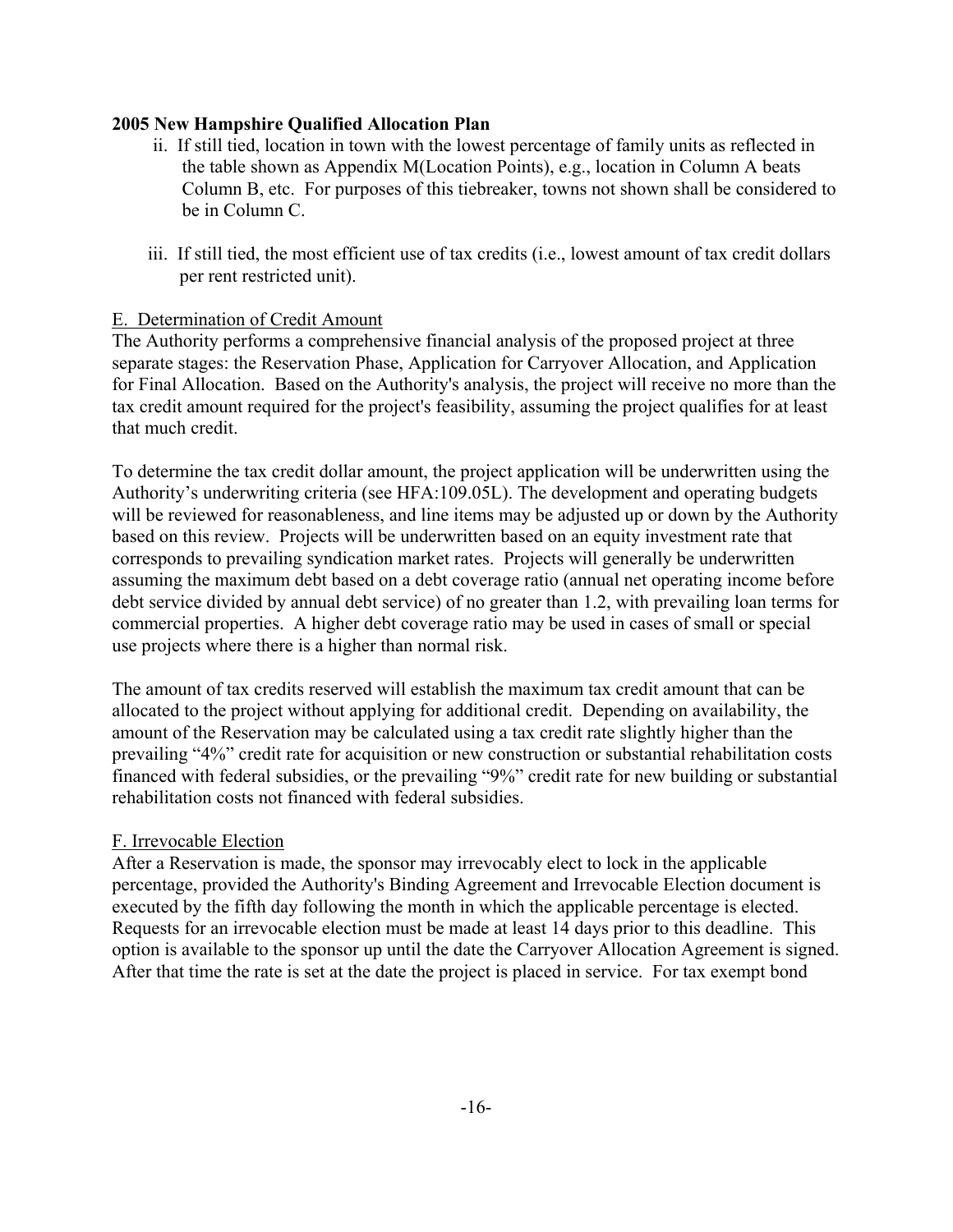financed projects using "out of cap" tax credits, the Irrevocable Election must be made in the month the bonds are issued; otherwise the project must wait until the placed in service date.

## **HFA:109.07 SELECTION PROCESS AND CRITERIA**

#### A. Overview

In order to meet the State of New Hampshire's housing needs and priorities, as well as make the most efficient use of the tax credits available to the state, this project selection system was created to encourage projects that address specific objectives. These objectives are largely based on conclusions contained in the 2001-2005 Consolidated Plan for the State of New Hampshire.

Applications for Reservation meeting the general program requirements, Application Threshold Requirements listed in Appendix C, and which score competitively, will be recommended to the Authority's Board of Directors for a reservation of credits. Applications should be complete and the required supporting documentation included. Inconsistencies in the application or missing supporting documentation may reduce the project's score or cause it to be rejected. The Authority is not required to notify the applicant of inconsistencies or missing information.

#### B. General Threshold Criteria

Projects may be rejected at any time during the allocation process (from application up to completion and issuance of the IRS Form 8609) at the sole discretion of the Authority for failure to meet the General Criteria listed below:

\* The project location is considered infeasible or inappropriate. For example, proposed sites with severe topographical impediments that would make development abnormally expensive or risky (either from a construction/engineering perspective or from a property management perspective), or a location that is not conducive for senior or family residential use.

\* Project or housing characteristics (e.g. style, density, undue concentration of income targeting or large family units) are inappropriate for the neighborhood, do not appear to satisfy market need, or there is undocumented /unsupported market demand.

\* The project's developer or any party affiliated with the development team does not have the experience or ability to successfully complete the project or has failed to meet the objectives of the program on past proposals.

\* The project's management agent or general partner has a history of chronic noncompliance in accordance with HFA:109.16, has failed to meet the requirements of the Land Use Restriction Agreement for previous projects, or has any significant negative tax credit history with other state tax credit allocating agencies as documented in IRS records (see HFA: 109.05P).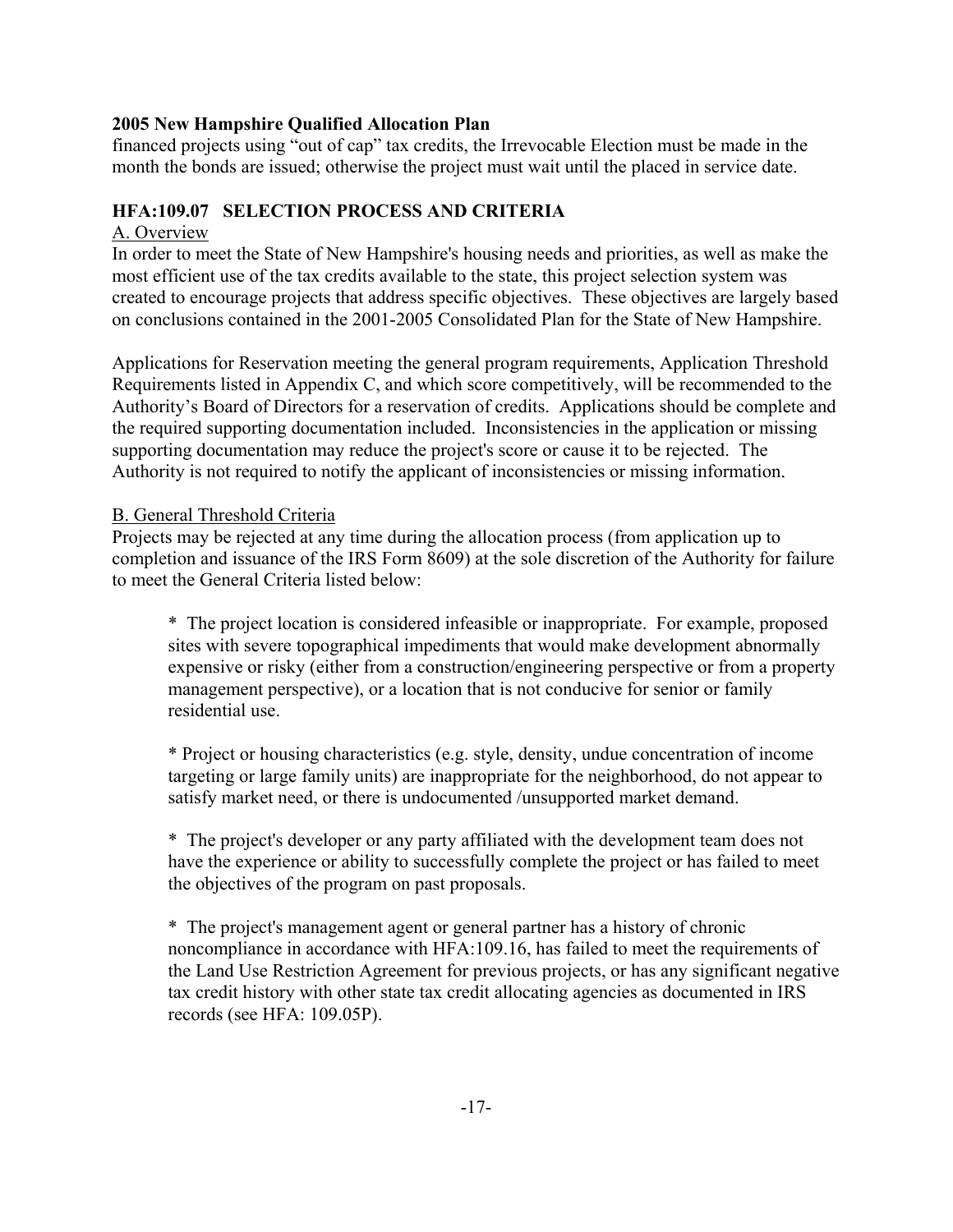\* The project's developer, management agent, or anyone affiliated with the general partner is or has been noncompliant or otherwise in default with this or any other Authority program as determined by the Authority.

\* The developer or general partner(s) has another tax credit project that has not started construction within six months from the LIHTC commitment date.

\* Development costs in total or in part, including but not limited to developer fees, intermediary costs, and syndication expenses are judged to be unreasonable.

\* The project is determined to be financially infeasible due to high costs and/or lack of adequate financing sources. The Authority concludes that the project will not be able to satisfy the criteria of the Commitment Requirements (listed in Appendix D) in a timely manner. For example, serious issues need resolution, such as planning, zoning, permits or land use requirements, environmental issues, the ability of the sponsor to apply for or obtain grant or debt financing, problems with statutory requirements, etc.

Note that representations made about the project relating to factors that are used in the selection and scoring criteria may not be changed without the approval of the Authority, and will be enforced by the Land Use Restriction Agreement (See HFA:109.11). Tax credit reservations may be rescinded if the project changes in a way that reduces the initial score at the sole discretion of the Authority (see HFA109.08A Commitment Phase).

A change in the project ownership or the management agent from that represented in the application may subject the project to re-evaluation in accordance with the Allocation Plan. Under no circumstances will changes to the project ownership or management agent be allowed without the express written permission of the Authority.

#### C. Scoring Criteria

Each project will be scored using the criteria listed below. Provide documentation where applicable. Any supportive documentation is subject to verification and the Authority may require additional information as a condition of awarding points. The Authority may reject any documentation deemed to be insufficient, unsupported, or inadequate for the particular scoring criteria.

Note for the "family units" definition in category 2 (Family Units) and 6 (Location), more than 90% of the units must have 2 or more bedrooms, and there can be no "senior housing" designation.

#### 1. **Project Impact**

Applicant can score points in only one section in this category:

a. 60% net new units in existing downtown or urban locations, infill sites and/or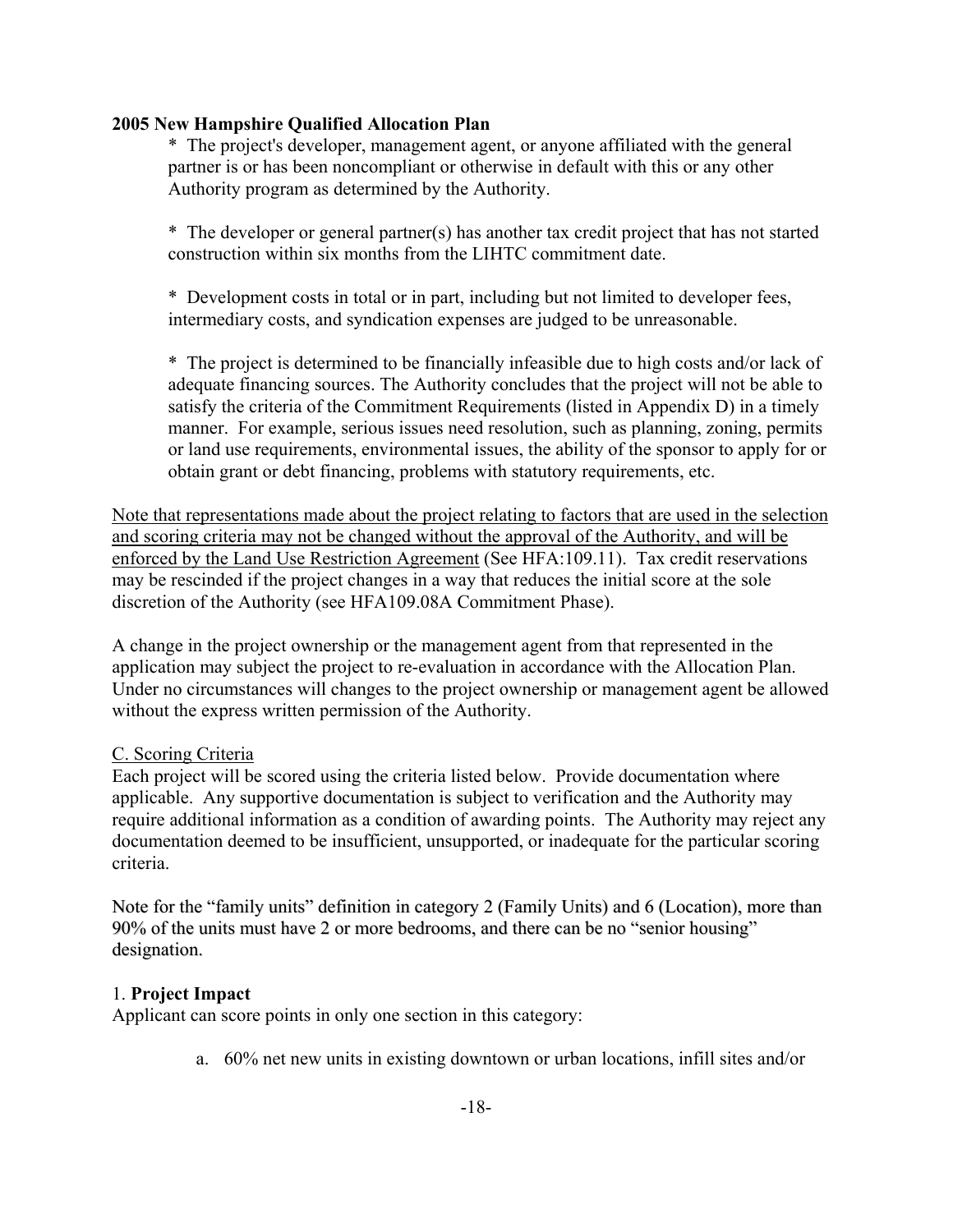|                     | <b>2005 New Hampshire Qualified Allocation Plan</b><br>adaptive reuse projects                                                                                                                      | 25 points  |
|---------------------|-----------------------------------------------------------------------------------------------------------------------------------------------------------------------------------------------------|------------|
|                     | b. $60\%$ net new units                                                                                                                                                                             | 20 points  |
|                     | c. New construction and/or substantial rehabilitation with construction costs equal to<br>or exceeding 50% of total development cost (including contingency, but not<br>including the cost of land) |            |
|                     |                                                                                                                                                                                                     | 5 points   |
|                     | d. Other projects                                                                                                                                                                                   | $0$ points |
| 2. Family Units     | An applicant can score points in either section in this category: a and/or b. Projects cannot have<br>"senior" or over-55 designation.                                                              |            |
| bedrooms.           | a. Family projects with greater than or equal to 90% of the units having 2 or more                                                                                                                  | 15 points  |
|                     | b. Family projects with $>10\%$ of the units having 3 bedroom units.                                                                                                                                | 5 points   |
| 3. Income Targeting |                                                                                                                                                                                                     |            |
| points              | Greater than 20% of the total number of units reserved for very low income<br>$\left(\le=50\%MAI\right)$                                                                                            | 5          |
|                     | 4. Service Enriched Housing                                                                                                                                                                         |            |
|                     | Applicants can secure scoring in only one section in this category. To receive points, services                                                                                                     |            |

must be actively linked to the project, not simply provided to the community at-large and the applicant must submit documentation at application, including a service plan, commitment of financial support<sup>14</sup>, letters of intent to partner/contract from service providers (when services are to be contracted), a marketing plan describing outreach to potential tenants to whom the services are targeted, a description of how the services will be managed and by whom, and other such items as defined and required in Appendix L.

Projects receiving scores in this section must continue in this use for the full compliance period, which will be enforced through the Land Use Restriction Agreement. Projects can score in only

one section.

i.

<span id="page-22-0"></span> $14$  Commitment can be from sponsor or third party service agreement.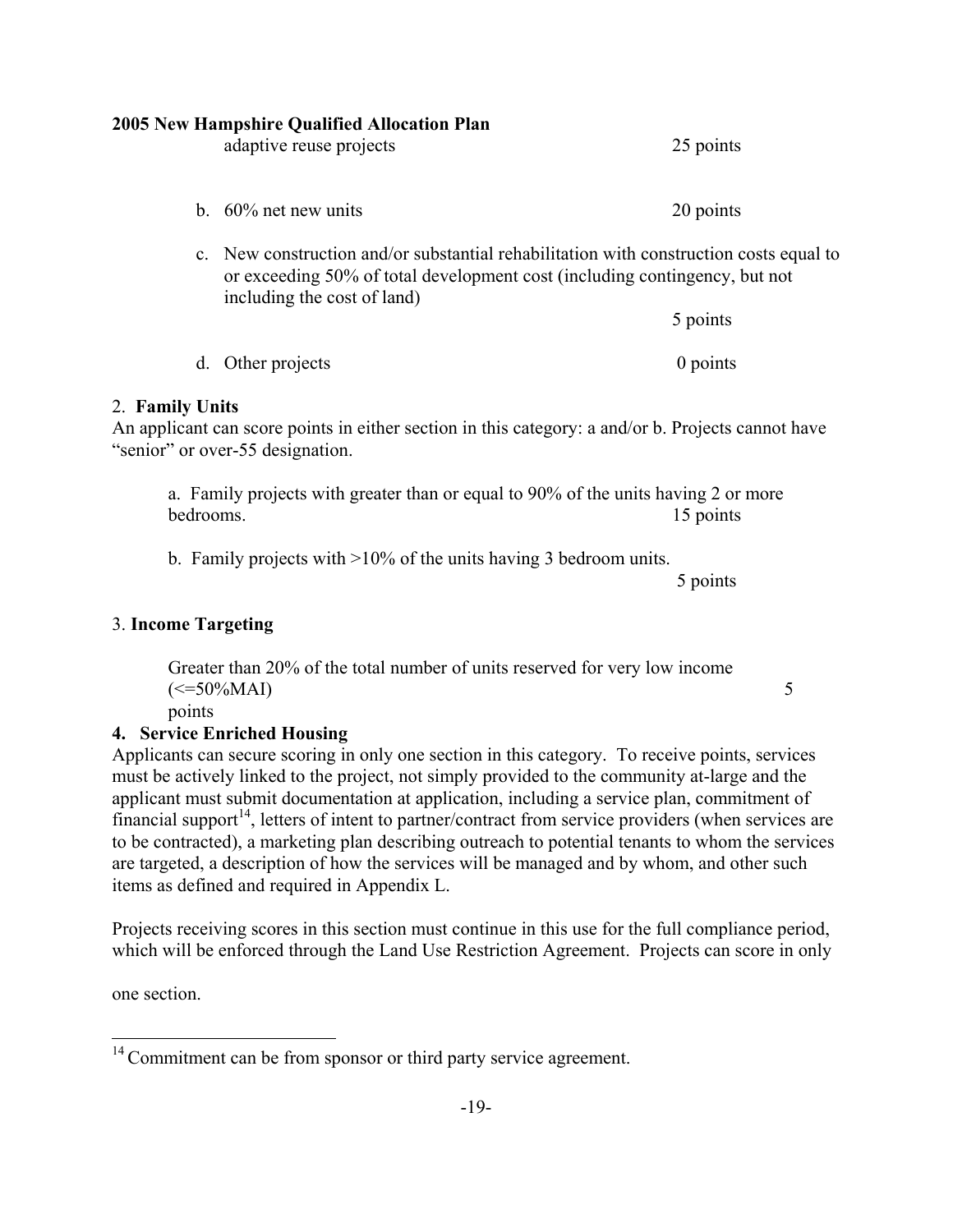a. Service Enriched Housing Level I – A resident services coordinator with regular onsite availability with commitment of financial support for at least three years.

5 points

b. Single Room Occupancy (SRO) /Homeless - Single room occupancy (SRO) units, homeless shelters, transitional housing, etc. Project must have a design and service package which addresses the needs of the homeless or transitional clientele. 12 points

#### 5. **Public Housing Waiting Lists**

Projects that can demonstrably provide housing to persons on waiting lists for public housing will be eligible for points in this category. To meet this requirement the local public housing authority must be the managing co-general partner or the management agent.

3 points

#### 6. **Location**

Scoring for location is by the community in which the project is located. The ranking is based on U.S. Census data regarding the number of rental housing units compared to the number of total

housing units. Applicants can present data regarding college student populations and units as they may affect a community's percentage of rental housing units. Units applied toward this population will not count as "rental housing units" for the purpose of the Location scoring category (but will count as part of the total housing stock). Staff may adjust a community's Location scoring from that shown on Appendix M based on this information. Family and other non-senior projects must score in category 1 (Project Impact) under 1a- or 1b in order to be scored higher than zero in this category. Any senior project will score zero. See Appendix M for the community lists. Projects located in:

| Family and other non-senior projects:              |           |
|----------------------------------------------------|-----------|
| Communities with $\leq$ 15% rental housing units   | 15 points |
| Communities with $>=15\%$ up to 25% rental housing | 10 points |
| Communities with less than 700 total housing units | 5 points  |
| Senior projects:                                   |           |
| Any senior project anywhere in the state           | 0 points  |

#### 7. **Neighborhood or Community Improvement**

Applications can secure up to 10 points in this category (a, b, and c).

a. Points may be awarded for projects which are located in formally designated community revitalization areas, such as HUD Enterprise Zones, Main Street

programs, designated blighted areas, or otherwise targeted areas. The minimum size improvement zone for this scoring category is generally a one block area. The formal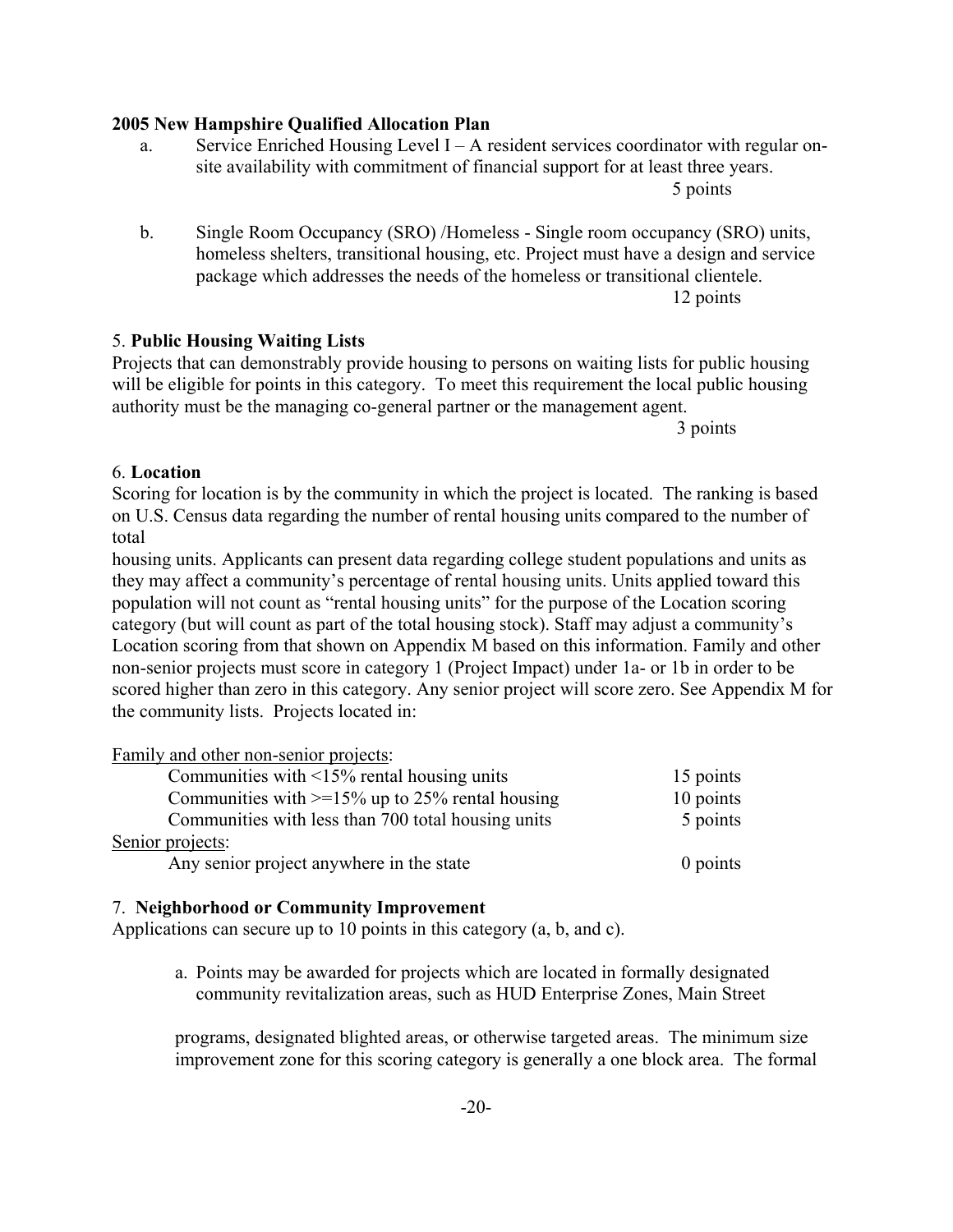designation must come from an official act by a government agency, such as a City Council or Town Board. 10 points

 b. Points will be awarded for projects approved for points in 7a which are also in QCT's. 3 points

c. Points will be awarded for projects approved for points in 7a which preserve and renovate existing housing. 2 points

#### 8. **Advanced Projects**

i.

Additional points may be awarded at the discretion of the Authority for advanced progress of the development, as per the following schedule:

| Site Control or<br>Partial Ownership or<br>Site Ownership                                                                                                                                        | 1 point<br>2 points<br>3 points |
|--------------------------------------------------------------------------------------------------------------------------------------------------------------------------------------------------|---------------------------------|
| Phase I Environmental completed <sup>15</sup><br>Market Study completed - must be commissioned by the Authority<br>Grant/Soft Loan Commitment <sup>16</sup> (significant dollar amount) 3 points | 2 points<br>2 points            |
| Preliminary Plans OR<br>Comprehensive Plans and Specs                                                                                                                                            | 1 point<br>3 points             |
| Appropriate zoning with no variances or special exceptions<br>needed                                                                                                                             | 3 points                        |
| Prior phase of project approved for LIHTC and underway <sup>17</sup>                                                                                                                             | 10 points                       |

All necessary local, state and federal permits in hand except local building permit –

<span id="page-24-0"></span><sup>15</sup> HFA:109.05L. The Phase I Environmental Assessment is an Authority LIHTC requirement, but may be contracted by the sponsor directly if no other Authority financing is being requested. If other Authority financing is being requested, the study may need to be contracted for directly by the Authority. Please contact Authority staff if you have any questions.

<span id="page-24-1"></span> $16$  This category can include commitments of Authority funds.

<span id="page-24-2"></span><sup>17</sup> Assumes Authority knew of multiple phasing during first phase.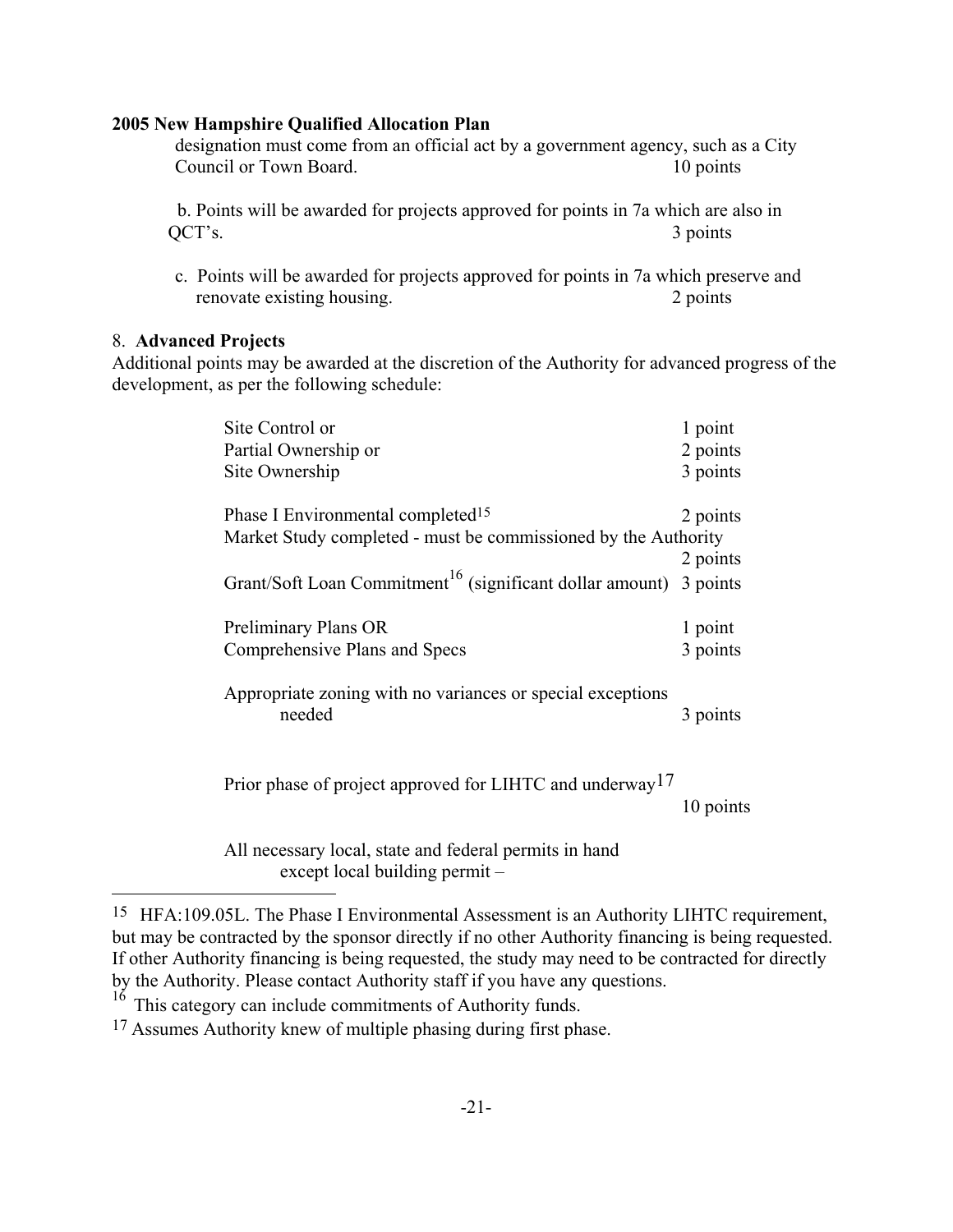# **2005 New Hampshire Qualified Allocation Plan**  Project must also secure points under scoring  $Category \, 9^{18}$  10 points Maximum for Category 31 points

9. **Conceptual Plan Submission** - Submission of satisfactory conceptual plans to Authority 60 days prior to deadline (see HFA:109.05E - Conceptual Level Submittal for detail) [19](#page-25-1)

10 points

10. **Project Grants and Assistance** 

An applicant can score points in either of the two sections in this category: a and/or b.

a. Projects which have a new rental assistance subsidy for at least 90% of the units, for at least 15 years. Authority project based Section 8 units are not eligible.

10 points

Projects which have a significant rental assistance subsidy for 25% of the units, for a minimum of 5 years. Authority or local PHA project based Section 8 units are eligible. 7 points

b. Projects which have a contribution of a significant amount of CDBG, Neighborhood Housing Services, Rural Development, or other subsidized loans or grants, including the Federal Home Loan Bank Affordable Housing Program (AHP), at a rate below the Applicable Federal Rate (AFR) and/or are non-amortizing. Authority administered funds are not eligible for this point category.

5 points

## 11. **Tenant Ownership**

i.

Project proposal has a specific and credible plan (including funds for organization of the tenants and professional representation) to establish tenant ownership of the project (or all of the

individual units) after the initial 15 year compliance period.

2 points

or

<span id="page-25-0"></span><sup>18</sup> As evidenced by permit status letter (not an opinion letter) from sponsor's attorney or project engineer.

<span id="page-25-1"></span><sup>19</sup> Submission of a complete Round 1 application will suffice as a conceptual plan submission for Round 2.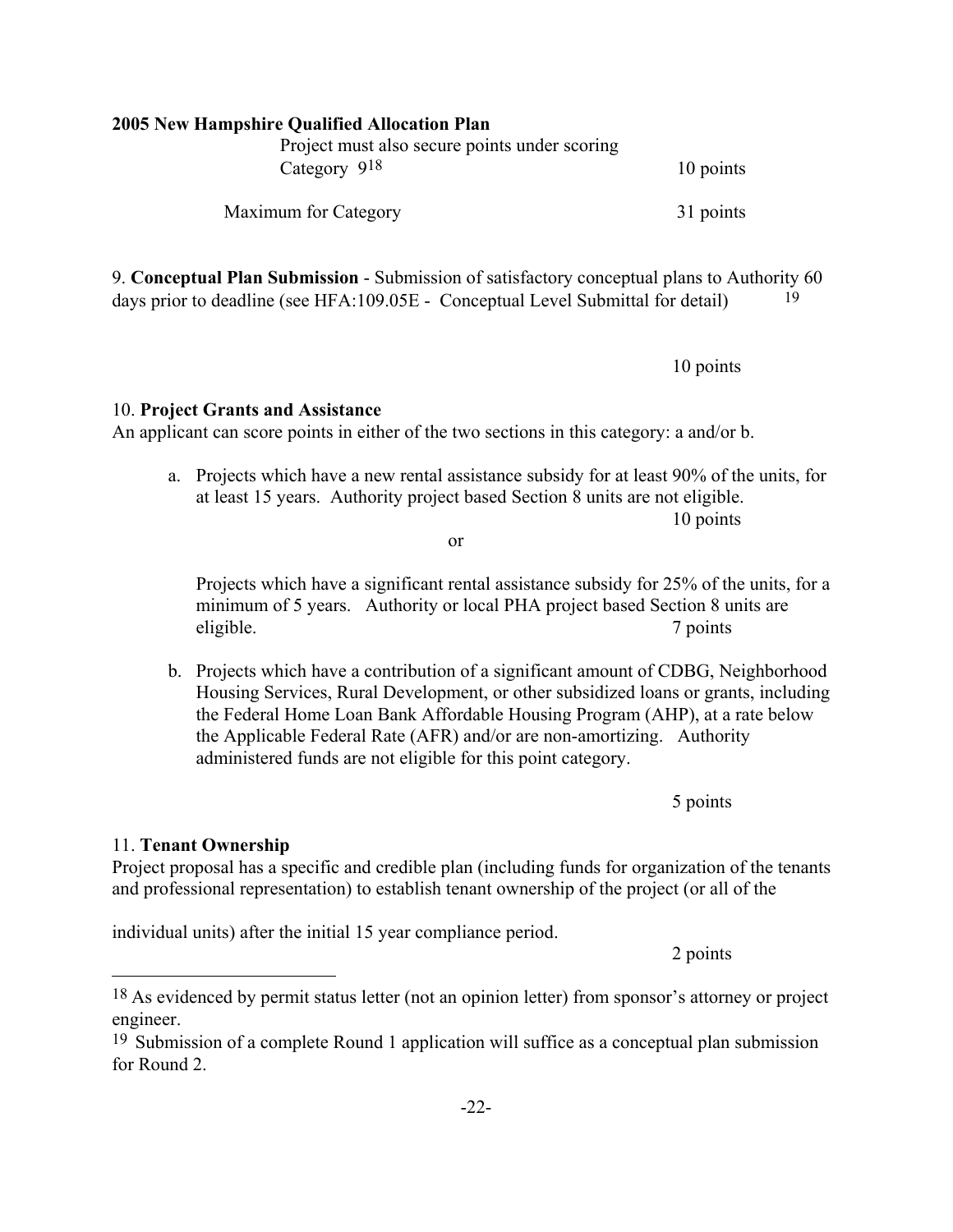#### 12. **Participation of Local Tax-Exempt Organizations**

# New Hampshire nonprofit corporation (or wholly owned subsidiary) or a local housing authority

is project sponsor and sole general partner. 5 points

# 13. **Local Support**

## Project is supported by local elected public officials, local housing authority, local community development organizations, with written documentation. Scoring correlates with the perceived level of local support.

14. **Management Experience** To receive points for this category, the proposed management agent must complete and submit the Management Questionnaire (Appendix G of the application). In addition, the developer must have a letter of interest from the proposed management agent, to be included in the application. Applicant can score points for either a or b.

a. Developer's proposed management agent has demonstrated experience defined as having managed a tax credit property which has had at least one compliance monitoring review, has met the Annual Training requirements and does not have a history of noncompliance (see HFA:109.16).

10 points

b. Developer's management agent meets the experience requirements as defined in the Management Questionnaire. 8 points

#### 15. **Developer Experience With the Authority**

or

The developer or any individual that is part of the development team:

\* has any outstanding obligations (including compliance fees) on any Authority financed or tax credit project owed to the Authority of more than 30 days in arrears;

\* is involved in or has had other tax credit projects which have non-compliance issues(as defined by HFA:109:16);

\* the project's developer, management agent, or anyone affiliated with the general partner is or has been noncompliant or otherwise in default with this or any other Authority program as determined by the Authority;

\* has been awarded credits in the past that were subsequently returned or otherwise unused (unless with good cause).

0 to 5 points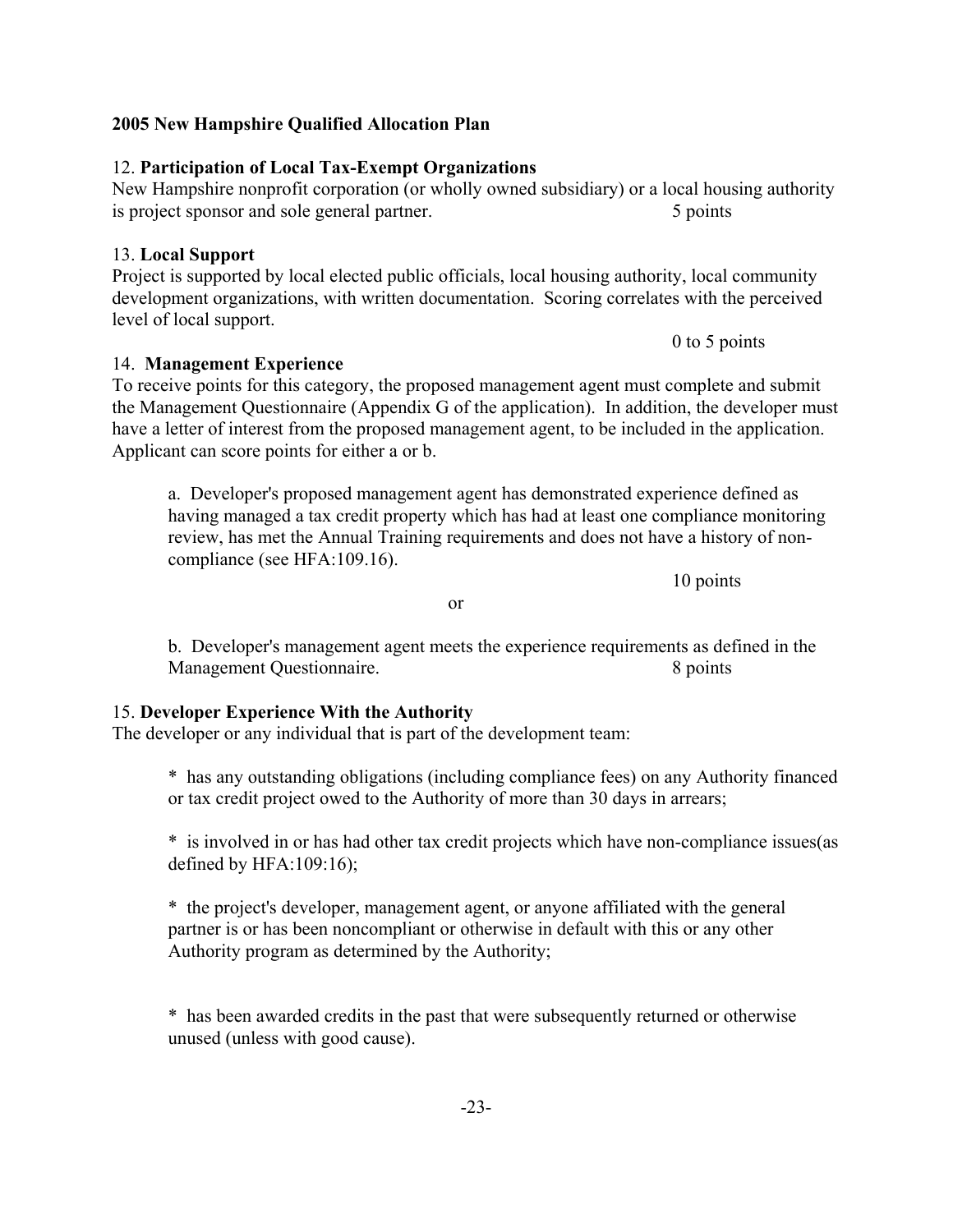Such determination will be made by the Authority in its sole discretion.

Minus 1 to Minus 20 points

## **HFA:109.08 POST RESERVATION PROCESSING**

#### A. Commitment Phase

Within **120** days of notification of a Reservation of tax credits, or 30 days preceding the Allocation Phase deadline, whichever is sooner, the Applicant must complete all requirements listed in Appendix D, **Commitment Phase Requirements**.

The Authority may require additional information from third parties for this Phase, such as a market study or appraisal.<sup>[20](#page-27-0)</sup> Any third-party reports required by the Authority must generally be contracted by the Authority directly. Contractors for appraisals and market studies are chosen through a selective bid to pre-qualified contractors. The Authority will request payment from the

Applicant prior to the bid being awarded. Prompt payment is required and failure to do so may jeopardize successful completion by the deadline for Commitment Phase requirements. Projects that meet the requirements of the Commitment Phase will be eligible to apply for an allocation of tax credits. Commitment Phase requirement extensions will be granted at the sole discretion of the Authority. Project reconfigurations which result in reductions in project scoring are not permitted without the express written permission of the Authority. The tax credit Reservation may be rescinded at the sole discretion of the Authority for not meeting the Commitment Phase Requirements, or if the project scoring has been reduced.

Once a project has met the Commitment Phase requirements, a Land Use Restriction Agreement (LURA) will be prepared. The Applicant must provide proof that the signed document has been recorded at the County Registry of Deeds, and evidence that the LURA has precedence in the Land Records over any permanent financing or other liens (e.g. via title update) prior to receiving a Carryover or Final Allocation.

#### B. Allocation Phase

L,

The **Allocation Phase** may consist of two parts, depending on when the project is placed in service. Projects not placed in service by the end of the calendar year in which the tax credits were reserved, must complete an Application for a Carryover Allocation and the requirements listed in Appendix E, **Carryover Allocation Requirements** by October 31<sup>st</sup> for first round reservations, and December 1<sup>st</sup> for second round (or later) reservations. Projects that satisfactorily complete the Carryover Allocation Requirements will be eligible to be issued a Carryover

Allocation Agreement. Projects that receive a Carryover Allocation must be placed in service by the end of the second calendar year following the year of the Carryover Allocation.

<span id="page-27-0"></span><sup>20</sup> See also HFA:109.05M Professional Reports: Appraisal, Phase I, Market Study.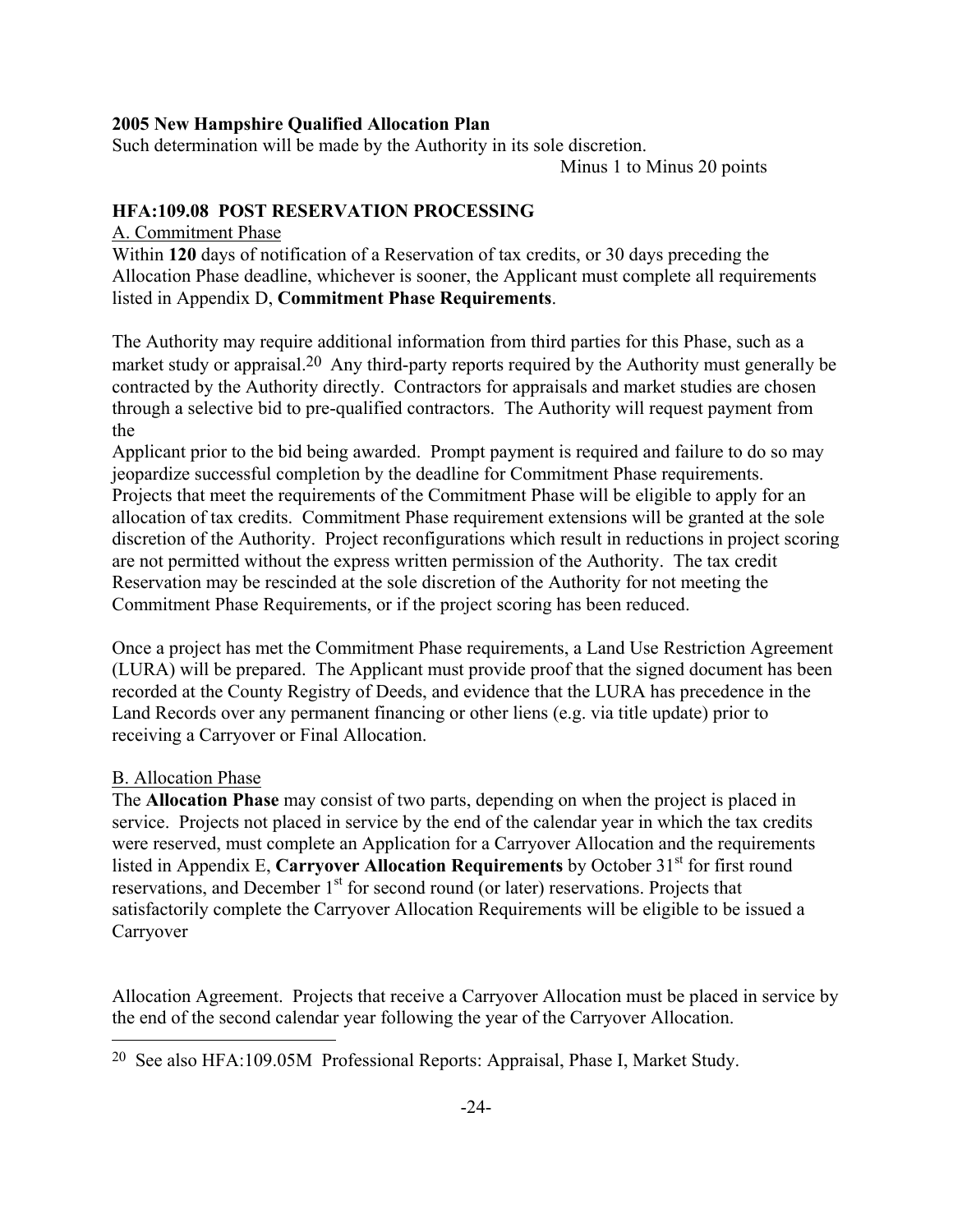For projects placed in service by the end of the calendar year in which the tax credits were reserved or in which a Carryover Allocation was received in a previous year, the Applicant must complete an Application for Final Allocation with the required documentation listed in Appendix F, **Final Allocation Requirements** within 90 days of the placed in service date or December 1, whichever is earlier. Projects that satisfactorily complete the Final Allocation Requirements will be eligible to be issued the IRS Form 8609. Any Applicant with a tax credit Reservation that does not submit an Application for Carryover Allocation or Final Allocation by the appropriate date may lose its tax credit Reservation, at the sole discretion of the Authority.

At the time of application for allocation, the Applicant may make an election to establish the Gross Rent Floor. This election sets the minimum rents for the entire compliance period. Please see Appendix K for further explanation.

#### C. Cost Certifications

Cost Certifications are required for both the carryover allocation (i.e. the 10% expenditure certification) and for a final allocation. The cost certifications must incorporate a professional CPA audit in accordance with auditing standards generally accepted in the United States of America, and meeting the standards of the Internal Revenue Code and Section 42 relating to a LIHTC cost certification. The line items used in the certification should correspond with the Authority's application spreadsheet. The certification must include sources as well as uses of funds. The  $10\%$  expenditure certification must be filed with the Authority by December  $1<sup>st</sup>$  for projects receiving allocations prior to July 1st, or within 60 days after the 6 month statutory deadline for projects receiving allocations after June  $30<sup>th</sup>$ .

#### **HFA:109.09 PROJECTS FINANCED BY TAX-EXEMPT BONDS**

Projects financed with tax-exempt bonds may apply for "out-of-cap" tax credits apart from the state's annual tax credit ceiling and application/scoring process. In order to qualify, 50% of the eligible project basis must be financed with tax exempt bond proceeds. "Out-of-cap" project applicants must meet two general requirements in order to receive tax credits.

\* The project must satisfy the requirements for allocation in accordance with the QAP, including the threshold requirements (HFA:109.07B), cost and fee limits (HFA:109.05H-K), the Extended Use Agreement (HFA:109.05N) and Land Use Restriction Agreement (HFA:109.11).

\* The issuer of the tax-exempt bonds must make a formal determination that the amount of tax credits allocated is no more than necessary to make the project feasible.

Carryover Allocations are not required for projects financed with tax-exempt bonds. The Authority issues a "Determination Letter" stating the estimated amount of tax credits that the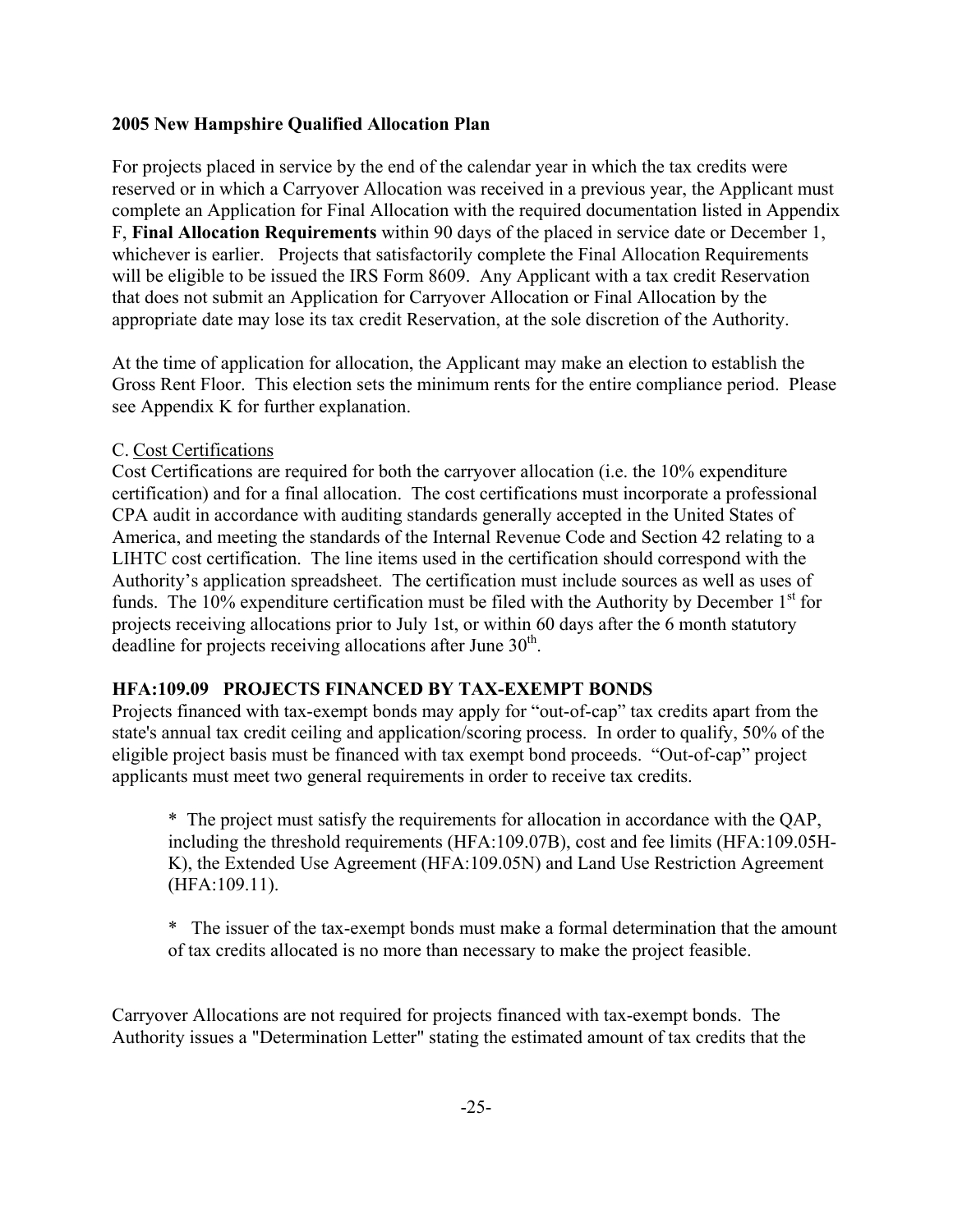project is eligible for just prior to the bond closing transaction, assuming all other LIHTC program requirements have been or will be met.

Fees for tax exempt bond tax credits will be 7% of the anticipated tax credit dollar amount (regardless of sponsor type), with 2% payable prior to issuance of the Determination Letter, and 5% payable at application for IRS Form 8609. These fees are non-refundable.

Tax exempt bond funded projects must also pay the one-time compliance monitoring fee of \$500 per LIHTC unit prior to issuance of the IRS Form 8609. Tax exempt bond properties will be monitored for compliance (and pay any annual compliance monitoring fees) in the same manner as all other "in cap" LIHTC projects (see HFA:109.16).

## **HFA:109.10 PROJECTS FINANCED BY RURAL DEVELOPMENT (RD)**

Projects financed by Rural Development (RD, formerly the Farmers Home Administration, or FmHA) through the FmHA 515 program may have separate cost certification requirements imposed by the RD. Information regarding the project, including cost certifications, is shared in accordance with a signed Memorandum of Understanding between the RD and the Authority.

#### **HFA:109.11 LAND USE RESTRICTION AGREEMENT**

Prior to issuance of the Carryover Allocation or at Final Allocation, whichever is earlier, the owner of the tax credit project must execute and record the Land Use Restriction Agreement (LURA). The LURA will be prepared by the Authority and may be modified periodically. Please contact the Authority if you do not have a prepared document at least 14 days prior to the deadline for Carryover or Final Allocation.

The LURA, at a minimum, will require conditions wherein the owner and the project must continually comply with IRC 42 and other applicable sections of the Internal Revenue Code of 1986, as amended, and the Treasury Regulations thereunder or under the Internal Revenue Code of 1954 as in effect on the date of enactment of the Code. The LURA shall remain in effect for the 99 year compliance period (unless the ROFR procedure is used –see HFA:109.05N Extended Use Agreement). Please consult IRC 42 or a tax specialist for more information.

The responsibility for complying with the requirements of the LURA, as well as complying with all other applicable requirements, rests solely with the owner of the project. Compliance with special election provisions represented in the initial application for tax credits, especially provisions used as Scoring Criteria, will be included in the LURA and will be monitored on an annual basis. Owners who fail to maintain compliance with any provision of the LURA will be reported to the IRS by the Authority using the IRS Form 8823. In addition, the Authority

reserves the right to replace the management company for chronic noncompliance as defined in HFA:109.16, including but not limited to an IRS 8823 filed three consecutive years for the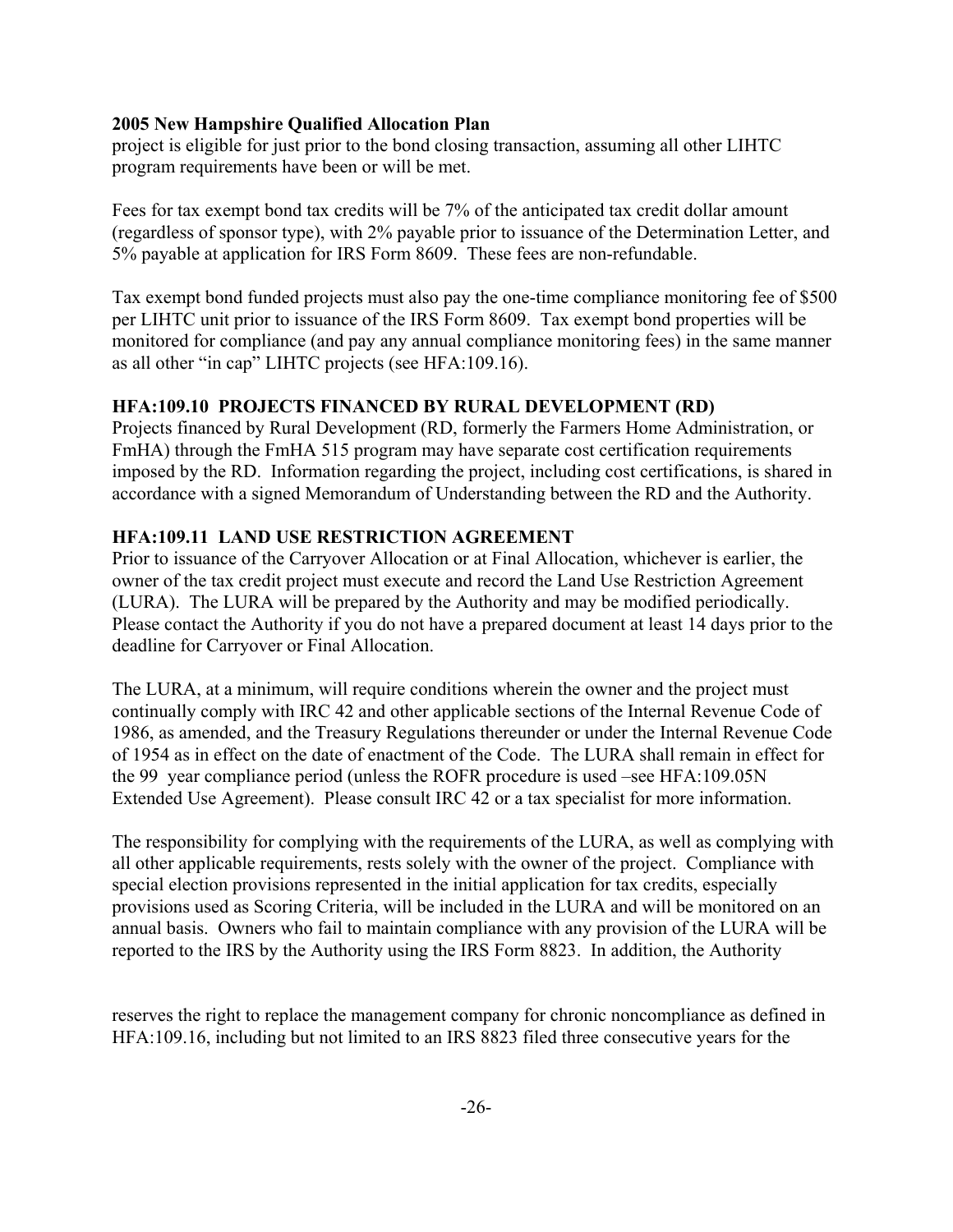management agent's direct failure to adhere to serious non-compliance with IRC 42 and/or failure to adhere to NHHFA's recommendation for correction or improvement.

## **HFA:109.12 APPEAL PROCESS**

Applicants may appeal the Authority's decision, solely with regard to their application, in any area covered by these program rules. Applicants must submit a written request for an appeal within 10 business days of notification that tax credits will not be awarded. Within another 10 business days the appellant must provide a copy of any written materials relevant to the appeal which are to be presented, if any, stating the specific reasons for the appeal, related evidence and the requested remedy. A hearing will be scheduled within 45 days of the initial appeal request by the Authority's Multi-Family Housing Committee, which will make a recommendation to the full Board.

# **HFA:109.13 WAIVER AUTHORITY**

The Authority reserves the right to waive each and any of these Program Rules (HFA:109) within the constraints of Section 42 and related federal rules and regulations. Applicants or potential applicants must submit a written request for a waiver. A hearing will be scheduled within 45 days of the initial waiver request by the Authority's Multi-Family Housing Committee. Upon a finding

of good cause, these waivers may be granted on a case-by-case basis at the discretion of the Authority's Board of Directors.

## **HFA:109.14 PUBLIC RECORDS**

Applicants should be aware that any information submitted as part of an LIHTC application will likely be considered public information under the New Hampshire Public Records law as soon as a reservation decision has been made by the Authority.

# **HFA:109.15 QAP TECHNICAL CLARIFICATIONS AND AMENDMENT**

The Authority is charged with allocating no more tax credits to any given project than are required to make the project economically feasible. **This decision is made solely at the discretion of the Authority, but does not represent or warrant to any applicant, developer, partner, investor, lender or others that the project is feasible or risk free.**

The Authority's review of documents in connection with this QAP is for its own purposes. The Authority makes no representations to the applicant or anyone else as to compliance with the Internal Revenue Code, Treasury regulations, or any other laws or regulations governing the LIHTC program.